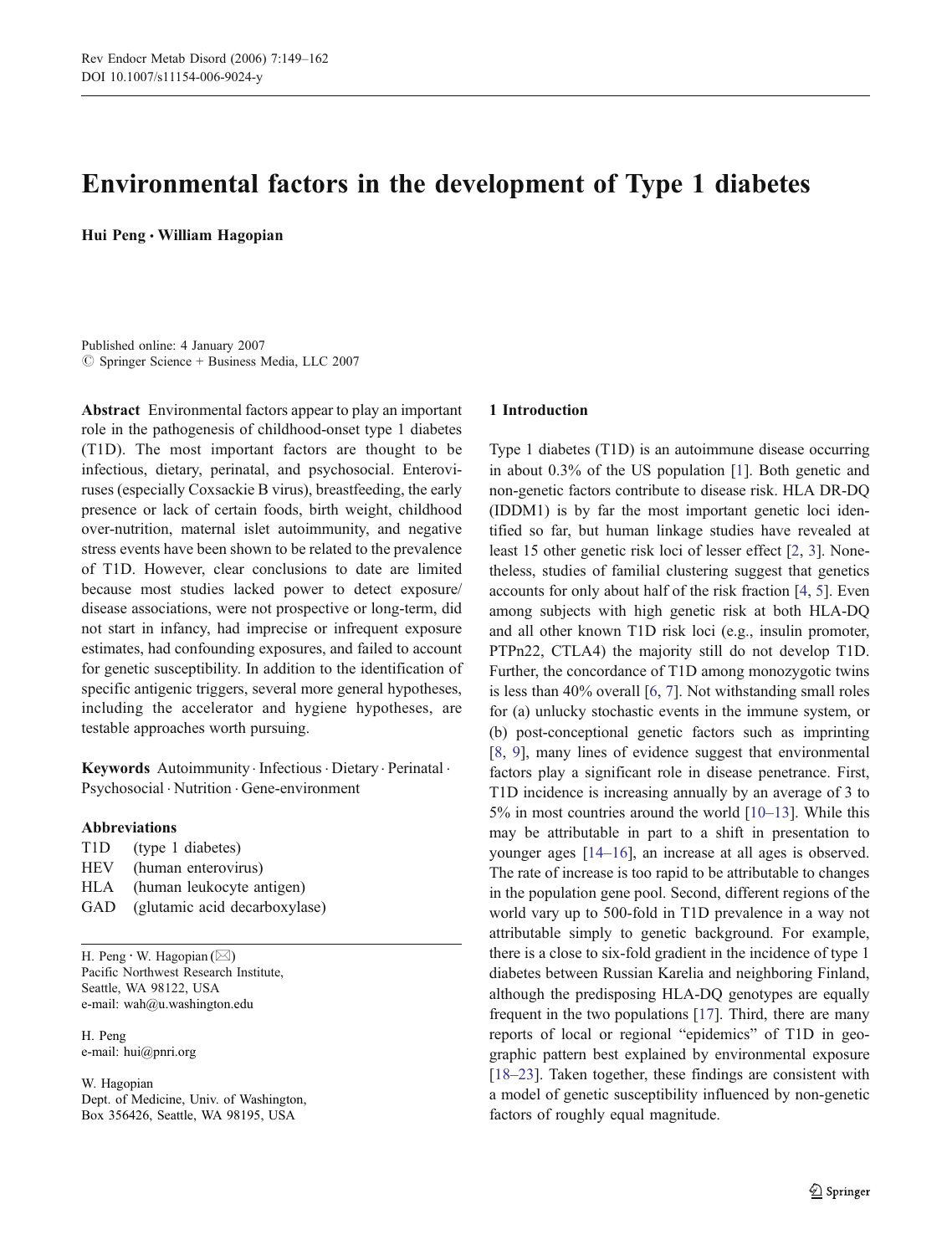The identification of the environment risk factors contributing to the etiology of T1D is important because avoiding them could be a simple and effective preventive measure. This approach may be among the least toxic of all proposed T1D prevention methods, a key consideration given the vulnerability of the target population and the relative tolerability of insulin. Ultimately, environmental triggers of T1D are likely to prove multiple and heterogeneous, and not all will be identified or avoidable. Nevertheless, a substantial decrease in disease incidence seems possible. Although the final confirmation of the role in T1D of any identified environmental factor must be via a prevention study, the initial step is identification of such factors.

Identification of environmental factors contributing to T1D has been difficult, likely due to the heterogeneous and evanescent nature of environmental exposures and the challenge of measuring them in young children where the early pathogenesis often occurs. Most studies have lacked power to detect exposure/disease associations, were not prospective or long-term, did not start in infancy, did not sample frequently, had imprecise exposure estimates, did not use state of the art sample analysis techniques such as nutrient biomarkers, and failed to account for genetic susceptibility. Over the past 30 years, we have seen no shortage of candidates for the title of the environmental trigger in T1D. Specific infectious agents, dietary factors, perinatal factors, socioeconomic factors, and psychosocial factors have each been considered as the most important exposure for T1D. Today, however, no single factor has been identified that is clearly responsible for triggering of (or protection from) autoimmune beta-cell destruction. So far, available data are partially conflicting (reviewed in [[24,](#page-8-0) [25](#page-8-0)]). Many plausible hypotheses, including the hygiene hypothesis, fertile field hypothesis, and the accelerator or overload hypothesis, have been proposed. This review will focus on the identification of environment factors and processes which trigger or protect from human T1D. We will attempt to limit inclusion of animal data to situations where it is directly relevant to the human disease.

## 2 Environment factors

## 2.1 Infectious agents including viruses

Infection might trigger islet autoimmunity via several distinct mechanisms, many of which have been studied in animal models. Some models mimic massive acute beta cell viral infection (EMC-D virus) or chronic low-grade beta cell infection followed by islet autoimmunity (RIP-LCMV). While massive acute beta cell death is inconsistent with the long autoantibody-positive prodrome most commonly observed in human T1D, an acute or chronic low-grade beta cell infection with subsequent bystander activation of immunity to islet self antigens is not inconsistent with this pattern. This is reminiscent of the repeated low-dose streptozocin diabetes rodent model which clearly has an autoimmune finale [[26,](#page-8-0) [27\]](#page-8-0). In fact, some studies have identified virus within human islets, or cultured virus from isolated human islets obtained from individuals with diabetes [\[28](#page-8-0)], although it has been difficult to obtain evidence that this is typical or common. It should be noted that since both islets and exocrine pancreas drain to the same lymph nodes, viral triggering against islet antigens could occur in the setting of viral infection within exocrine and not endocrine pancreatic tissue [[29\]](#page-8-0). A different mechanism is molecular mimicry, where antigen(s) from the infectious agent share epitopes with an islet antigen. A widely known candidate is the sequence shared between a portion of GAD65 and the Coxsackie B virus P2-C protein [\[30](#page-8-0)]. Firm evidence in favor of this mechanism has been elusive. Another possible mechanism involves activation of innate immunity such as that seen with the Kilham rat virus model in the BB rat, or the enhancement seen with poly I:C administration in certain rodent models [\[31\]](#page-8-0). Innate nonspecific immune mechanisms facilitate specific adaptive immune responses during most immune responses, and may also be relevant to islet autoimmunity. Notwithstanding this notion, the most obvious approach to dissecting mechanisms connecting infection and islet autoimmunity begins with identifying the relevant specific infections. This is where the most study has occurred.

The relationship between viral infections and the pathogenesis of T1D has long been a subject of intense interest and review [\[32](#page-8-0)–[38](#page-8-0)]. An early observation was the association of congenital rubella infection with a very high rate of sub-sequent T1D [[39\]](#page-8-0). Subsequently, other human viruses were reported to be associated with human T1D, including but not limited to Coxsackie B virus [[40](#page-8-0), [41\]](#page-8-0), mumps [[42](#page-8-0)], echovirus [\[43](#page-8-0), [44\]](#page-8-0), cytomegalovirus [[45](#page-8-0)–[47\]](#page-8-0), Epstein-Barr virus (EBV) [[48,](#page-8-0) [49\]](#page-8-0), retrovirus [[50\]](#page-8-0), rotavirus [[51\]](#page-8-0) and parvovirus B19 [[52,](#page-8-0) [53\]](#page-8-0).

Human enteroviruses (HEV), especially Coxsackie B4 but also echovirus, are the most studied among this long list and serve as an example of the challenges of this type of study. Despite decades of study, the evidence linking HEV infections and T1D remains inconclusive. HEV infections are particularly interesting as T1D triggers since they infect tissues in contact with the gut-associated lymphoid system [\[54](#page-8-0)–[56](#page-8-0)] and the pancreas. Studies in isolated adult human islets revealed that several different Coxsackie virus strains can infect human beta-cells [\[47](#page-8-0)]. Depending on the specific strain, infection may have no apparent immediate adverse effects, may result in functional impairment, or may result in death, usually by pyknosis. Studies from autopsy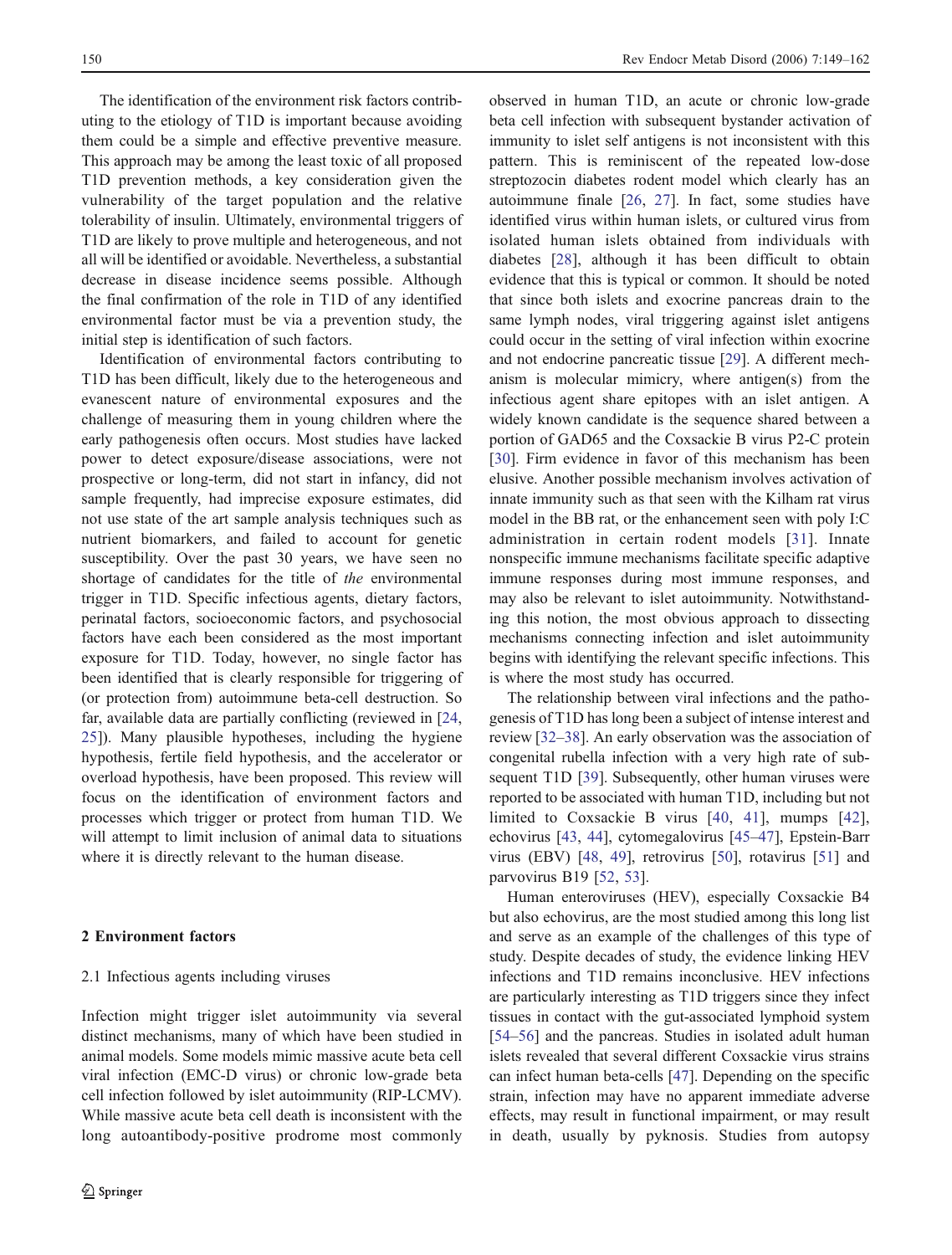pancreata detected some virus-positive islet cells in newborn infants who died of fulminant Coxsackie virus infection and T1D, but not in control pancreata. Unlike in mouse models, no infected cells were seen in human exocrine tissue [\[57](#page-8-0), [58\]](#page-8-0). The most well known study involved isolation of Coxsackie virus from the pancreatic islets of a child who died at T1D onset, followed by in vitro culture in rodent islets and the demonstration that the virus could then cause T1D in a rodent model [\[28](#page-8-0)]. These acute, fulminant infections do not reflect the commonly observed natural history of human T1D, but also do not rule out the possibility that HEV infections may play a more subtle role in initiating islet autoimmunity. Acute HEV infections have in fact been associated with seroconversion to islet autoantibody positivity [[51,](#page-8-0) [59](#page-8-0), [60\]](#page-9-0) with plausible timing [\[61](#page-9-0)]. In the Finnish DIPP study, enterovirus RNA was detected by serum RT-PCR in 57% of the case subjects during the 6-months preceding the first appearance of autoantibodies compared with 31% of the matched control children in the same age-group [[62\]](#page-9-0). In contrast to the prediabetic children, those with newly diagnosed disease were negative for HEV RNA [[63\]](#page-9-0). Four years later in the same study, combined serum and stool analyses in 878 Finnish DIPP children revealed a significantly higher frequency of HEV infections in children at the time of islet autoantibody appearance compared with age-matched children without signs of islet autoimmunity [\[64](#page-9-0)]. A similar increase in HEV infections (83% vs. 29%) was observed in Finnish children who subsequently developed islet autoantibodies versus those that did not in the TRIGR study [\[65](#page-9-0)]. Nevertheless, prospective case-control studies of children at high risk of developing T1D (DAISY) using conditional logistic regression gave no evidence that the frequency of HEV infection was associated with beta-cell autoimmunity. Multiple infections were not observed prior to conversion in either cases or controls, based on analyses of serum, saliva and rectal swabs [[66\]](#page-9-0). Similarly, another careful prospective study (BABY-DIAB) observed no association between Coxsackie virus infections in pregnancy or early childhood and subsequent islet autoantibody development [[67\]](#page-9-0). These studies are typical of the conflicting results on the relationship between HEV and islet autoimmunity in dozens of studies. These studies use varying approaches, such as different virus detection methods and different populations, which complicate their interpretation and render the controversy difficult to resolve.

A somewhat different situation is the effect of HEV infection on already established beta cell autoimmunity in autoantibody-positive normoglycemic individuals. While very late infections that simply increase insulin resistance and precipitate T1D in those with barely adequate residual islet function are not especially interesting, the natural history of human T1D has a long autoantibody positive interval with significant beta cell mass still remaining. Many authors thus agree that, once autoimmunity has been triggered and islet autoantibodies appear, the progressive decrease in beta cell function and progression to clinical disease may be accelerated by subsequent exposure events [\[68](#page-9-0), [69\]](#page-9-0). This is analogous to passing the "checkpoint" from peri-insulitis to destructive insulitis in the NOD mouse model [\[70](#page-9-0)]. This would clearly best be investigated by studying non-diabetic subjects with islet autoantibodies, but these cohorts are difficult to identify. Studies at onset of T1D are less ideal but more common, and some showed strong association of HEV RNA with newly diagnosed T1D in Australia [[72\]](#page-9-0) and Sweden [\[73](#page-9-0)], although others were negative [\[63](#page-9-0)]. Many of these studies had poor matching, for example, for HLA genotype [[71\]](#page-9-0). Further, examination of 31 autopsy pancreata at onset of T1D with well-preserved RNA failed to detect any pancreatic Coxsackie virus infections [\[74](#page-9-0)]. Overall, these mixed results leave unclear the role of HEV as an accelerant, just as the previous studies left unclear the role of HEV as initiators. Further study of the role of HEV in T1D is urgently needed [[75\]](#page-9-0). Large groups of young children at risk for T1D must be followed prospectively with collection of appropriate samples at frequent intervals. State-of-the-art techniques must be used for sensitive and specific detection of both microbial nucleic acids (to demonstrate current acute or persistent infection] and antibodies (to document past infection). Finally, studies must be sufficiently powered to detect effects of modest magnitude expected for a single exposure type.

Congenital rubella virus infection is also associated with the occurrence of diabetes [\[76](#page-9-0)–[80](#page-9-0)]. In one study, more than 12% of children with congenital rubella virus infection acquired T1D [\[81](#page-9-0)]. Fortunately, the incidence of congenital rubella in young children has fallen dramatically due to effective vaccination programs, and cannot explain the broad observed increase in T1D incidence. It nonetheless serves as an excellent example of how intrauterine events can affect islet autoimmunity later in life.

No specific bacterial agent has been linked with onset of T1D or with diabetes-associated autoimmunity. However, bacterial influences in the gut are notoriously difficult to measure. Bacterial superantigens have been suggested as a possible non-specific immune stimuli playing a role in stimulating prediabetic autoimmunity [\[82\]](#page-9-0). The list of candidate source bacteria includes Mycobacterium tuberculosis, Mycoplasma species, Pseudomonas aeruginosa, Streptococcus pyogenes, and Yersinia enterocolitica [[83\]](#page-9-0). Rather than considering specific triggers, these bacterial exposures might also be considered in terms of modulating effects via overall infectious/inflammatory signals to the immune system. Such effects are discussed below in the section on hypotheses of non-specific T1D triggering.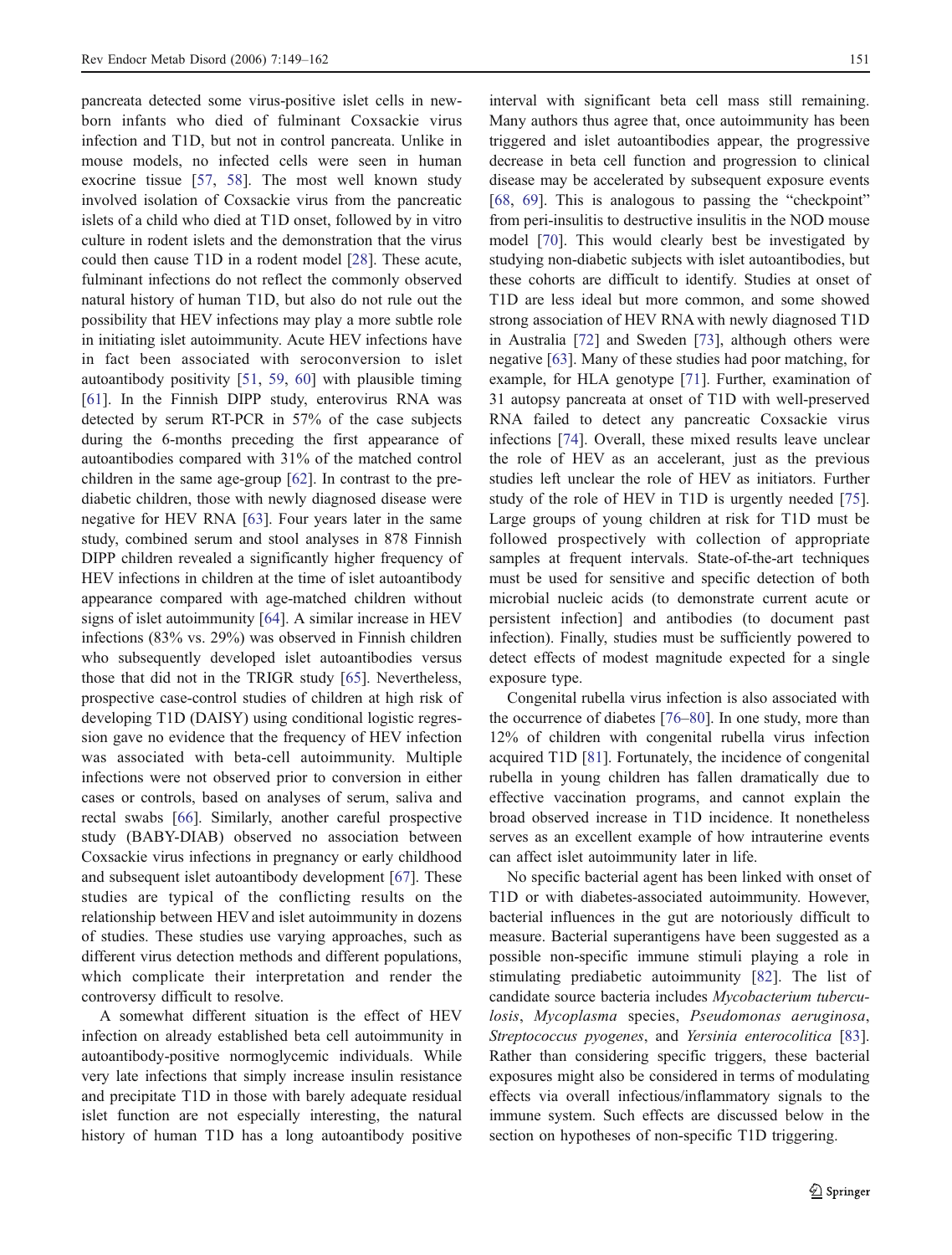## 2.2 Dietary factors

Dietary factors could initiate T1D pathogenesis and/or accelerate or inhibit its progression. The mechanisms are not known, but could involve specific food antigens or nonantigenic aspects of diet (e.g., overall calories, dietary toxins, protective factors in breast milk, etc.). Specific exposures and mechanisms may differ at different times of life (e.g., intrauterine, newborn, toddler, older child). Importantly, many factors occur in combinations and are difficult to analyze in isolation. Examples of this are (a) increased cow's milk exposure and decreased breastfeeding; (b) increased cow's milk exposure and increased caloric intake; and (c) increased breastfeeding and lower Vitamin D intake. Such confounders have often received inadequate attention. Further, although many correlations have been observed between environmental exposures and population-based T1D prevalence, few studies test these findings rigorously using case-control or cohort studies. Those that do, tend to measure only single exposures over a limited time period, often using data collection methods subject to recall bias, and seldom using biomarkers of actual nutritional exposures. For all these reasons, or due to small effect size, results on dietary factor effects often conflict. Nonetheless, for a few major dietary factors, more than one study has been done, and some measure of effect on T1D can be learned.

Among dietary factors found to decrease development of islet autoimmunity are greater intake of breast milk, nicotinamide, zinc, and vitamins C, D, and E, while factors increasing islet autoimmunity are the early introduction of cereals, potatoes/carrots, fruit/berries, cow's milk, N-nitroso compounds, and increased calories causing increased linear growth and weight. These have been reviewed [[102](#page-10-0), [103](#page-10-0)]. Thus far, only breastfeeding, cow's milk, and vitamin D have been studied in both case-control and cohort settings, while early cereal introduction has been studied in a cohort setting.

Most of the surveys on breastfeeding and weaning diets have been retrospective. Prospective studies have been initiated, but their results have been inconsistent. Many case-control studies suggested that short breastfeeding and/ or early cow's milk introduction increases T1D risk [\[104](#page-10-0)– [107\]](#page-10-0) including recent data from a large study of randomly selected children from Southeast Sweden [[108](#page-10-0), [109\]](#page-10-0). The mechanism of cow's milk effect was postulated as related to development of human antibodies to bovine insulin [[112](#page-10-0)]. One study found that increased amounts of cow's milk ingestion, but not age at introduction, was associated with T1D risk [\[110\]](#page-10-0), while another found increased cow's milk intake to be protective against T1D [\[111\]](#page-10-0). However, three prospective studies in at-risk neonates did not demonstrate increased risk for developing islet autoantibodies in children who received cow's milk (rather than breast milk) early in life [[113](#page-10-0)–[117](#page-10-0)]. These include DAISY (HLA risk or a T1D relative, 34 children with autoantibodies), the German BABYDIAB study (at risk by T1D relative, 133 with autoantibodies and 22 with T1D before age 5), and Australian BABYDIAB (at risk by T1D relative, 62 with autoantibodies). These studies each showed no association of breastfeeding or age at introduction of cow's milk feeding with emergence of any islet autoantibodies. However, these prospective studies have so far been underpowered for the detection of risk ratios less than 1.5, which is the modest risk level for cow's milk identified by a prominent meta-analysis [\[118\]](#page-10-0). In the Finnish DIPP Study (HLA risk, 65 children with autoantibodies before age 4) early introduction of cow's milk and short duration of exclusive breastfeeding were associated with development of IA-2ab and for presence of all four autoantibodies [[119\]](#page-10-0), a finding not confirmed in their later analysis with a 5-fold higher number of endpoints and more accurate dietary data collection [\[120](#page-10-0)]. Taken together, and despite some inconsistency, the data suggest that early introduction of a cow's milk diet confers a small increase in risk of T1D. However, given the small effect, identifying a mechanism is especially difficult. Confounders such as shorter duration of breastfeeding [\[121](#page-10-0)] and increased caloric content of cow's milk diets versus breastfeeding diets (accelerator hypothesis, see below), could be responsible for the effect, rather than ingestion of a cow's milk protein. Ongoing studies including one large international prevention study (TRIGR) may provide clearer information in the future.

The concept of early introduction of food proteins causing immunopathology has been widely considered not only in the context of cow's milk proteins, but also many other foodstuffs. The gut has the largest collection of immune tissue in the body, increasing its relevance in regulating tolerance [\[103](#page-10-0), [122](#page-10-0)–[125\]](#page-10-0). The neonatal gut is known to be quite permeable to proteins, but with increasing age, the permeability of the intestine to immunogenic proteins decreases, and both non-specific and specific immune defense mechanisms of the gut mature [[125\]](#page-10-0). As the permeability of the intestine to immunogenic larger proteins decreases, the initial immune responses to these proteins weaken. Therefore, dietary antigens associated with T1D are more likely to affect the immune system in early infancy than later in childhood, and their study must start early in life. Early introduction of potatoes/carrots and fruits/berries associated independently with beta cell autoimmunity in the DIPP study [[120\]](#page-10-0). In two recent studies from DAISY [\[114](#page-10-0)] and German BABY-DIAB [\[116\]](#page-10-0), it was suggested that risk to develop islet autoimmunity is markedly increased in children with early exposure to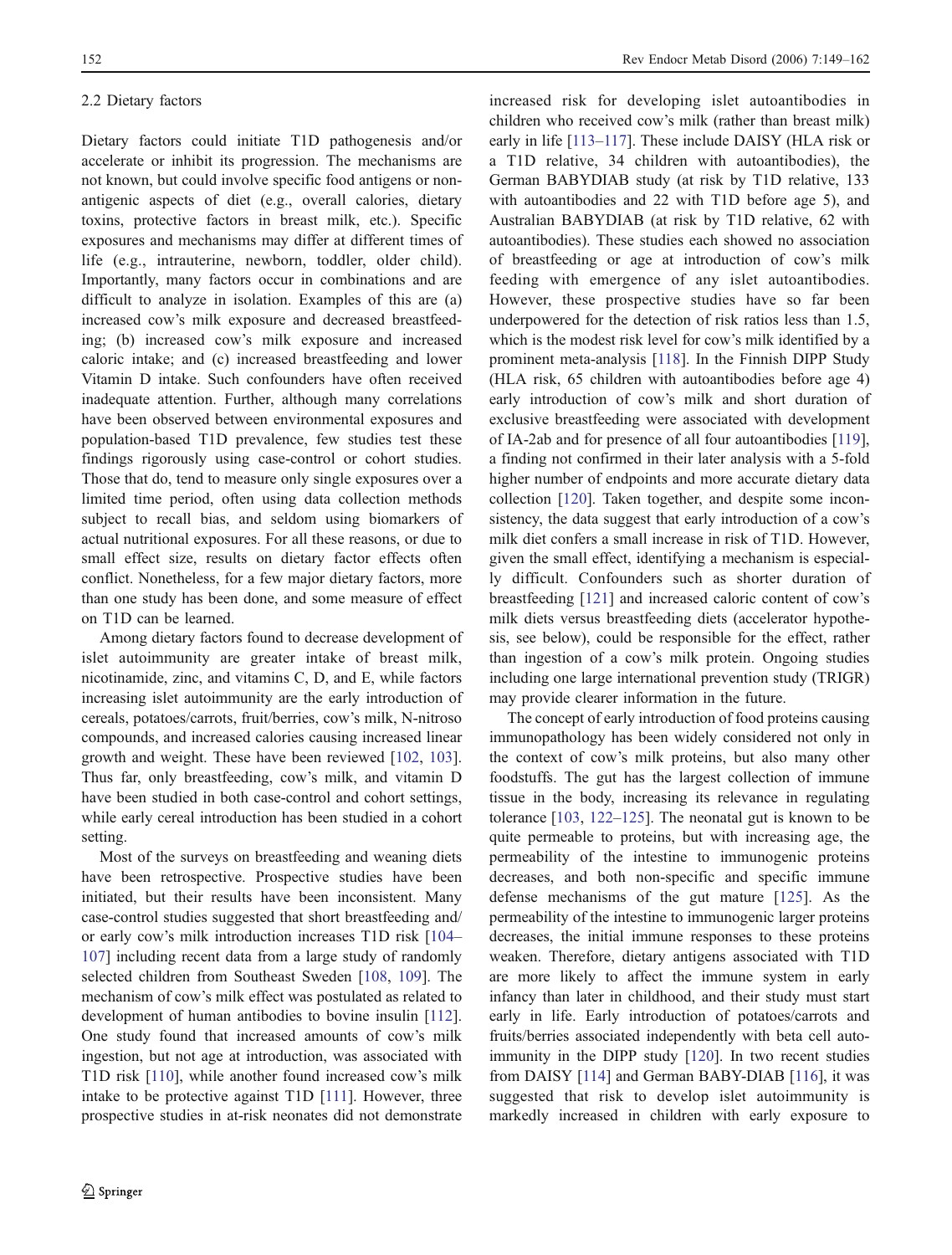cereal proteins, and particularly gluten. The number of exposed children was small, but the effect was significant in both studies. A German interventional trial (BABY-DIET study) has been initiated to test whether delaying dietary gluten influences the development of islet autoimmunity in newborns at genetically elevated T1D risk [[126\]](#page-10-0).

Chronic gut inflammation is known to cause increased gut permeability, leading to the speculation that chronic gut diseases such as celiac disease might increase T1D triggering by this mechanism. However, while many T1D subjects subsequently get celiac disease, not very many celiac disease subjects subsequently get T1D, especially when taking into account HLA risk [\[127](#page-10-0)]. Nonetheless, since subclinical celiac disease generally goes undetected, defining the relationship between celiac disease and T1D will require further study using, for example, celiac-specific autoantibody testing.

Other nutritional factors may modulate the T1D process as well. Recently, much attention has been paid to the role of vitamin D in protection against T1D, and this has been reviewed [\[128](#page-10-0)–[130](#page-10-0)]. Vitamin D may act by modulating immune cell function [\[131](#page-10-0), [132\]](#page-10-0). Case-control studies from both Norway (545 cases, 1668 controls) and the EURO-DIAB-2 study (820 cases, 2335 controls) suggested that early vitamin D supplementation decreased T1D risk [[133,](#page-10-0) [134\]](#page-11-0). Adjustment for possible confounders, such as low birth weight, short duration of breast-feeding and advanced maternal age in logistic regression analysis, did not nullify this protective effect. Cod liver oil supplementation during pregnancy was also associated with a reduced T1D risk [\[135](#page-11-0)] although it was unclear if this was due to its vitamin D or omega-3 fatty acid content and remains to be confirmed in a prospective study. A study conducted in Rome found no significant correlation between vitamin D and risk for type 1 diabetes [[104\]](#page-10-0) perhaps because the region studied was in a sunny Mediterranean climate. Ultraviolet irradiation of the skin is a major source of this vitamin, and skin synthesis of vitamin D can provide up to 10,000 IU upon whole body exposure [[136\]](#page-11-0), an effect expected to be population-wide. The first prospective study of Vitamin D protection from T1D included 12,055 pregnant women living in the far north of Finland [\[137](#page-11-0)]. Vitamin D supplementation was determined from medical records, usually at multiple time points. Most children were given regular or occasional Vitamin D supplements as recommended to prevent rickets. The relative risk of developing T1D was 0.12 and 0.16 in those given regular and occasional Vitamin D supplements, respectively, as compared to children not given supplements. The protective effect was also dose-related  $(>2,000)$  IU/day, RR 0.14; exactly 2,000 IU/day, RR 0.22; both compared to supplementation with <2,000 IU/day). These highly significant

and very convincing results suggest that infant supplementation with Vitamin D, at least in northern locations and in high doses, protects against T1D.

According to a nested case-control observation, vitamin E may protect from T1D [\[138](#page-11-0)]. Exposure to the mycotoxin bafilomycin A1 has been recently suggested as another candidate environmental cause of T1D [\[139](#page-11-0)] but this agent seems to cause islet atrophy, rather than autoimmune activation, in rodent models. Although not formally dietary agents, air pollution and passive smoking [[140\]](#page-11-0) have also been associated with increased risk of T1D.

Another important dietary factor in children is the overall caloric intake, which is the most important determinant of both child growth and weight gain. Despite difficulties in exact quantification, reports indicate that children who develop diabetes tend to have been overfed in terms of total calories and all categories of nutrients before onset of disease, when taking body size into account. A high intake of mono- and di-saccharides seemed particularly associated with risk [[141,](#page-11-0) [142\]](#page-11-0). This will be discussed as the accelerator hypothesis below.

#### 2.3 Perinatal factors and postnatal growth

Extra-genetic influences on individual health begin in utero. When studied, association of in utero maternal infections with later diabetes are not impressive [\[67](#page-9-0), [143](#page-11-0)–[147](#page-11-0)], with the well-known exception of congenital rubella infection. Although congenital rubella infection leads to rate of diabetes of up to 20%, its effective prevention did not decrease the incidence of T1D. Interestingly, rubella infection or immunization after birth does not seem to be especially risky for T1D [\[148](#page-11-0)]. Other perinatal factors associated with increased T1D risk (other than T1D in the mother) include older maternal age at birth [[149](#page-11-0)–[151\]](#page-11-0), excessive maternal weight gain, amniocentesis (usually to determine fetal maturity in high risk pregnancies), preeclampsia [[149,](#page-11-0) [152\]](#page-11-0), cesarean section delivery, complicated delivery (breech, forceps, vacuum extraction) and jaundice associated with maternal-fetal blood group incompatibility [\[153](#page-11-0)–[155](#page-11-0)]. Relative risks are significant but low, in the 1.5–3-fold range. Probably due to the low relative risk, one study found no increased risk with pre-ecclampsia [\[156](#page-11-0)] and another no significant association of T1D with Cesarean section delivery [[155\]](#page-11-0). It is unclear whether an "immunologic" stress (for example a rubella infection or a maternal immune reaction against "foreign" fetal antigen) is necessary, or whether general stress (for example amniocentesis, complicated delivery) is the causative factor [[149,](#page-11-0) [157](#page-11-0)]. Protective factors appear to include being a firstborn child, having a low birth weight, or having a short birth length [\[158](#page-11-0)–[162](#page-11-0)]. However, increased maternal age was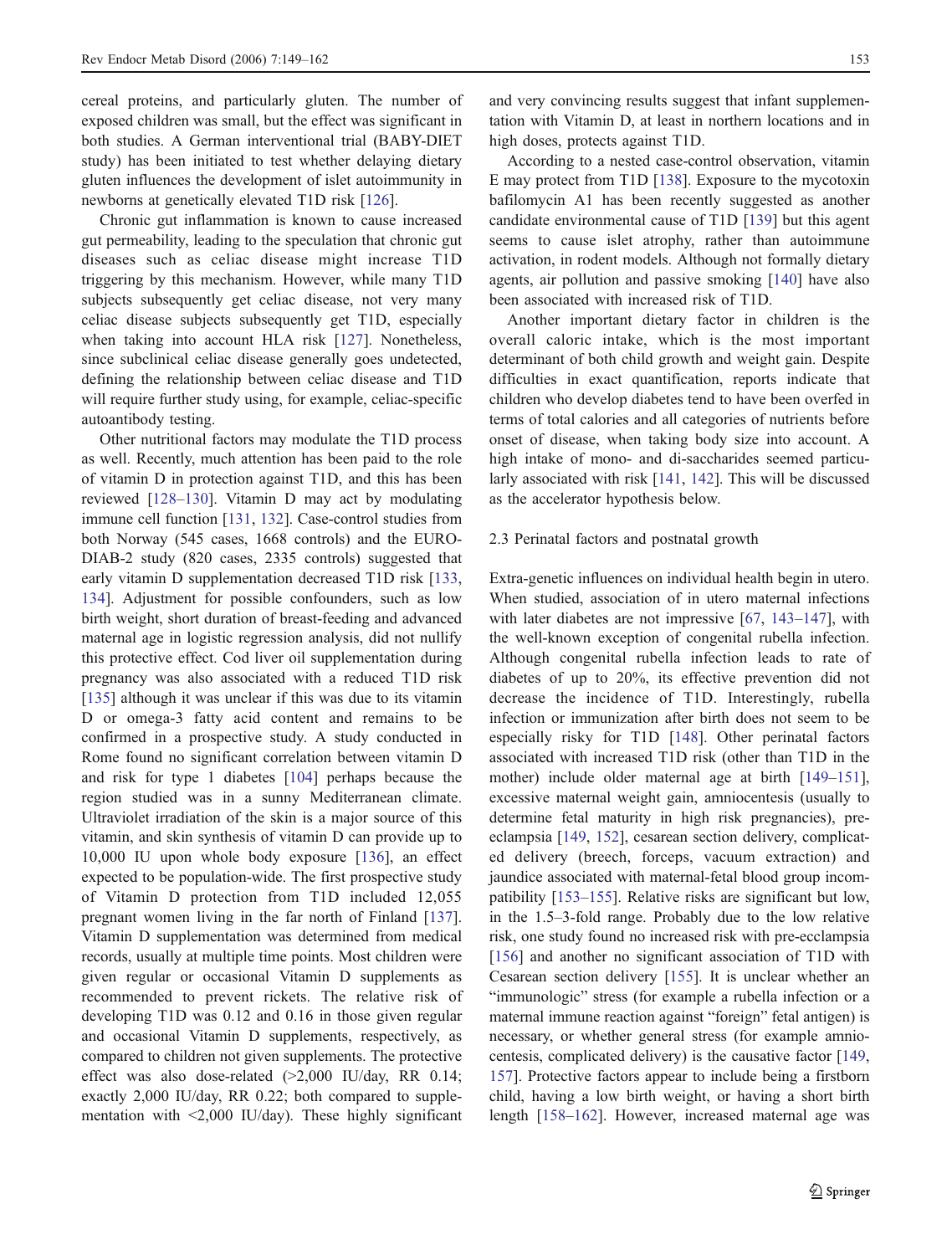associated with a longer duration of breast feeding. [\[121](#page-10-0)]. Also, birth order relates to family size [[163\]](#page-11-0). These points remind us that confounders must be considered at all times.

The possibility that transplacental transfer of maternal islet autoantibodies confers an increased risk for type 1 diabetes has been suggested [[164\]](#page-11-0) questioned [\[145](#page-11-0), [165](#page-11-0)– [167\]](#page-11-0) and discussed in recent reviews [\[168](#page-11-0)–[170](#page-11-0)]. Even in infants whose mother has diabetes-related autoantibodies, these placentally-transferred autoantibodies almost always fade in infancy, followed by an autoantibody negative period prior to development of autoantibodies usually after age 15 months in young children who subsequently develop T1D [[171\]](#page-11-0). In fact, when type 1 diabetes parents delivered a child who is GAD65 or IA-2 autoantibody positive at birth, there was actually a lower risk of having multiple islet autoantibodies at 5–8 years of age, compared to offspring who were islet autoantibody negative at birth [\[172](#page-12-0)]. This protection in offspring with islet autoantibodies at birth was associated with HLA types other than the high risk DRB1\*03/DRB1\*04 genotype. While not well understood, this observation could explain why, despite matching for genetic risk, offspring of a diabetic father have a higher risk than offspring of a diabetic mother [[173](#page-12-0)]. Data from both DAISY and BABY-DIAB indicated that presence of cord blood islet autoantibodies was not predictive of subsequent development of islet autoimmunity in children of diabetes-susceptible HLA genotypes [[166,](#page-11-0) [172](#page-12-0)].

Large scale studies as EURODIAB Substudy 2, Norwegian diabetes study group, UK regional study, and the Sweden DISS group, have used birth registry data to show that high birth weight is associated with a modest but significant increase in the risk of childhood-onset T1D [\[155](#page-11-0), [160,](#page-11-0) [174](#page-12-0), [175\]](#page-12-0). While other, smaller studies have not found a significant association [\[176](#page-12-0), [177](#page-12-0)] or have found low birth weight may increase T1D risk [[178](#page-12-0)–[180\]](#page-12-0), it is possible that the small studies lacked the power to detect the small effect, or that the effect differs in different populations. A further confounder is that diabetes-associated HLA genotypes have been shown to affect birth weight in the general population [[181\]](#page-12-0). If the intrauterine rate of increase in body weight and length is associated with the risk of diabetes in childhood, the question arises, whether the rate of postnatal growth has a similar effect. This will be discussed in detail below regarding the accelerator hypothesis.

The overall findings seem to imply that a stressful pregnancy and high birth weight moderately predispose to later T1D, but that beta cell-specific autoimmunity in the predisposed infant has a distinct beginning years after birth. Importantly, with the exception of early rubella vaccination, most factors which contribute to in utero effects are not easily modified.

#### 2.4 Psychosocial environment

Psychological mechanisms are directly linked to hormonal and nervous signals that can change insulin sensitivity and affect immune system regulation. Increased psychological stress has been hypothesized to be an environment factor associated with an increased risk of T1D. Psychological stress can be direct to the child or indirect via the family since psychosocial stress in the family induces stress in the child [\[182](#page-12-0)].

Negative life events during the first 2 years of life, such as divorce [[183\]](#page-12-0), serious family illness or loss of a close relative [\[184](#page-12-0)], high parenting stress, foreign origin of the mother, and low paternal education level [[185](#page-12-0), [186](#page-12-0)], severe accident or hospitalization or death of a close friend, conflict with a teacher, death of a pet, failure in competition, quarrel between parents, punishment, physical attack, living in a country at war, near drowning, and learning disabilities were all independent risk factors for T1D [[187\]](#page-12-0). Maternal experiences of serious life events such as divorce and neonatal intensive care should especially be noted [[183,](#page-12-0) [186](#page-12-0)]. Interestingly, cold climate, which might be considered as a chronic stressor, has also been found to associate with T1D risk [[188\]](#page-12-0). Unfortunately, retrospective studies reporting an association between stressful life events and TID [\[184](#page-12-0), [189](#page-12-0)–[191](#page-12-0)] have often been methodologically flawed due to recall bias. Prospective studies, perhaps with the inclusion of biomarkers of stress such as salivary cortisol, may be better suited to study the effects of exposures of this type.

#### 3 Selected hypotheses on non-specific triggers

Non-specific factors, especially as applied to infectious and dietary exposures, may have substantial merit when considering environmental influences in T1D penetrance. These have generally been discussed in the form of "hypotheses."

For infectious exposures, the hygiene hypothesis proposes that lack of normal background infections predisposes the immune system to autoimmunity, including T1D [[85\]](#page-9-0). Infections, especially in early childhood, may in fact prevent or delay disease [\[86](#page-9-0)]. In some studies, the frequency of childhood infections correlated inversely with the incidence of T1D [\[87](#page-9-0)–[91](#page-9-0)]. As one example, the EURODIAB Substudy 2 Study showed Pre-school day-care attendance and a proxy measure for total infectious disease exposure in early childhood was found to be inversely associated with diabetes [\[92](#page-9-0)]. This is reminiscent of the effect of infections and inflammation (e.g., non-SPF conditions) to decrease disease in rodent models of T1D [\[93](#page-9-0)–[97](#page-9-0)]. In general, infectious exposures including viruses and bacteria stimulate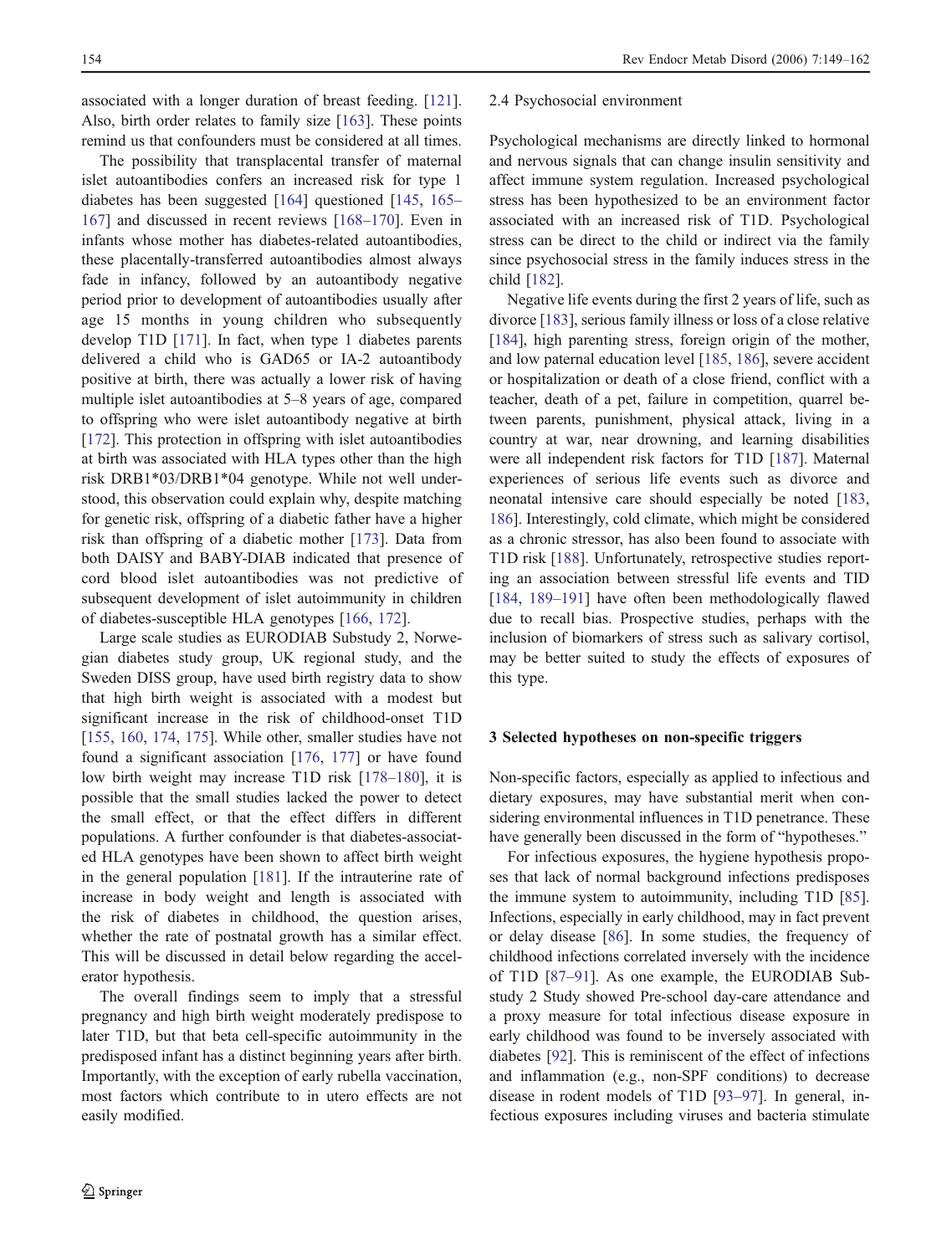innate immunity via toll-like receptors, and such stimulation of circulating immune cells may be important in the development of regulatory T-cells (Tregs) that hold autoimmunity in check [[192](#page-12-0), [193\]](#page-12-0). Some have even suggested a unique partnership between plasmacytoid dendritic cells and Tregs [[194\]](#page-12-0). Lower levels of background infection in the population could lead to lesser transfer of maternal immunoglobulins via placenta or breastmilk. Common pinworm infections, whose frequency has decreased rapidly in recent decades, might be protective against autoimmunity by promoting immune deviation towards Th2 responses [\[98](#page-10-0)]. Despite these interesting proposed mechanisms, the hygiene hypothesis in T1D is not entirely consistent with a similar theory postulating that asthma and atopy are associated with improved hygiene [\[99](#page-10-0)]. Moreover, the simplicity of the hygiene hypothesis has been criticized recently [\[100](#page-10-0), [101\]](#page-10-0).

The other side of the coin for infectious disease is the fertile field hypothesis, which proposes that non-specific inflammation (e.g., multiple unrelated infections) may accelerate islet autoimmunity, especially if the latter is already established [[37,](#page-8-0) [84](#page-9-0)]. It has been shown that repeated infections using different viruses can lead to activation of memory T-cells of unrelated specificity [[195,](#page-12-0) [196\]](#page-12-0). This is similar to the known effect of Interferon-alpha therapy to precipitate clinical autoimmune disease. Since many individuals with autoantibodies to multiple distinct islet autoantigens do not progress to clinical disease, factors that sustain or accelerate islet autoimmunity are important. In any case, non-specific infectious exposures are difficult to measure in their totality, and the combination of prospective design and biomarkers of infectious inflammation plus microarrays including a large number of specific pathogens, may be needed to address the hygiene and fertile field hypotheses. A steady pattern of changing exposure in parallel with the incidence trend would provide convincing support. Finally, suitable genetically susceptible prediabetic (autoantibody-positive) cohorts would be required.

Within the realm of dietary and nutritional influences, the "accelerator hypothesis" [\[197](#page-12-0)] has generated a large amount of support. More recently, it has been extended as beta-cell stress or overload hypothesis [\[198](#page-12-0)]. The accelerator hypothesis suggests that the increased incidence of T1D may be caused by an accelerated progression rather than by an increase in the absolute lifetime risk [[197\]](#page-12-0). The accelerator hypothesis proposes that increased insulin resistance associated with the epidemic of childhood overweight and obesity creates greater insulin secretory demand on the islets, leading to acceleration of beta cell destruction and T1D. It predicts that among those who develop T1D, heavier children will do so at a younger age [[14,](#page-7-0) [197](#page-12-0), [199\]](#page-12-0) in some ways similar to how obesity accelerates the

development of type 2 diabetes. Indeed, wherever in the world there has been an increase in type 2 diabetes, there has been a parallel increase in childhood T1D [[10,](#page-7-0) [200,](#page-12-0) [201](#page-12-0)]. It is also plausible that overweight children with active islet autoimmunity who might have otherwise reestablished tolerance, instead dip below the minimum required beta cell mass and develop clinical T1D due to their body's greater insulin needs. This would represent not just a shift to a younger incidence age but also a greater cumulative T1D incidence [[202](#page-12-0)–[206\]](#page-12-0). Both of these phenomena have been recently noted worldwide [\[10](#page-7-0)]. Given the evidence that susceptibility to autoimmune destruction increases with beta cell secretory rate, and since this rate must necessarily increase with greater insulin resistance, the proposed mechanism seems plausible. Though Ginsberg reported on measurements of insulin sensitivity in patients with T1D as early as 1977 [[207\]](#page-12-0), the concept that insulin sensitivity has a role in the early stages of T1D development has only recently gained widespread acceptance [[208,](#page-12-0) [209](#page-12-0)]. Evidence for this mechanism in humans is extensive although somewhat circumstantial. The prevalence of pediatric overweight and pediatric T1D has increased in parallel [[210\]](#page-12-0). The well known peak in T1D incidence at puberty parallels the known surge in insulin resistance during this period [[211](#page-12-0)–[214](#page-13-0)]. Another documented physiological state of insulin resistance, pregnancy [[215\]](#page-13-0) is also associated with an increased risk of T1D development [\[216\]](#page-13-0). Relatives positive for islet autoantibodies who progressed most rapidly to T1D had a subtle disturbance of insulin-glucose homeostasis years before T1D onset, distinguished by greater insulin resistance for a given level of insulin secretion [\[217](#page-13-0)]. More rapid growth in height and/ or weight in early childhood, presumably with greater relative insulin secretion, has been widely shown to be associated with increased T1D risk [\[202](#page-12-0), [204](#page-12-0)–[206](#page-12-0), [218](#page-13-0)– [221](#page-13-0)]. Recently, it has been shown that age at presentation of childhood T1D is indeed related inversely to body mass index (BMI) [[178\]](#page-12-0). The Early Bird research group in Germany showed that pre- and post-T1D-onset BMI were both well above the population mean [[222\]](#page-13-0). In Austria, regional distribution of childhood T1D risk appears to match regional variation in BMI [[223\]](#page-13-0). However, the SEARCH study found that increasing BMI is associated with younger age at diagnosis of T1D only among U.S. children with reduced beta-cell function, suggesting that "acceleration" occurs only late during the natural evolution of T1D, when beta-cell function is already under an autoimmune attack [\[180](#page-12-0)]. Overall, given the great increase in size, overweight and obesity in Western populations, the accelerator hypothesis is perhaps the most interesting and important proposal so far in attempting to explain the effect of environment on the development of T1D.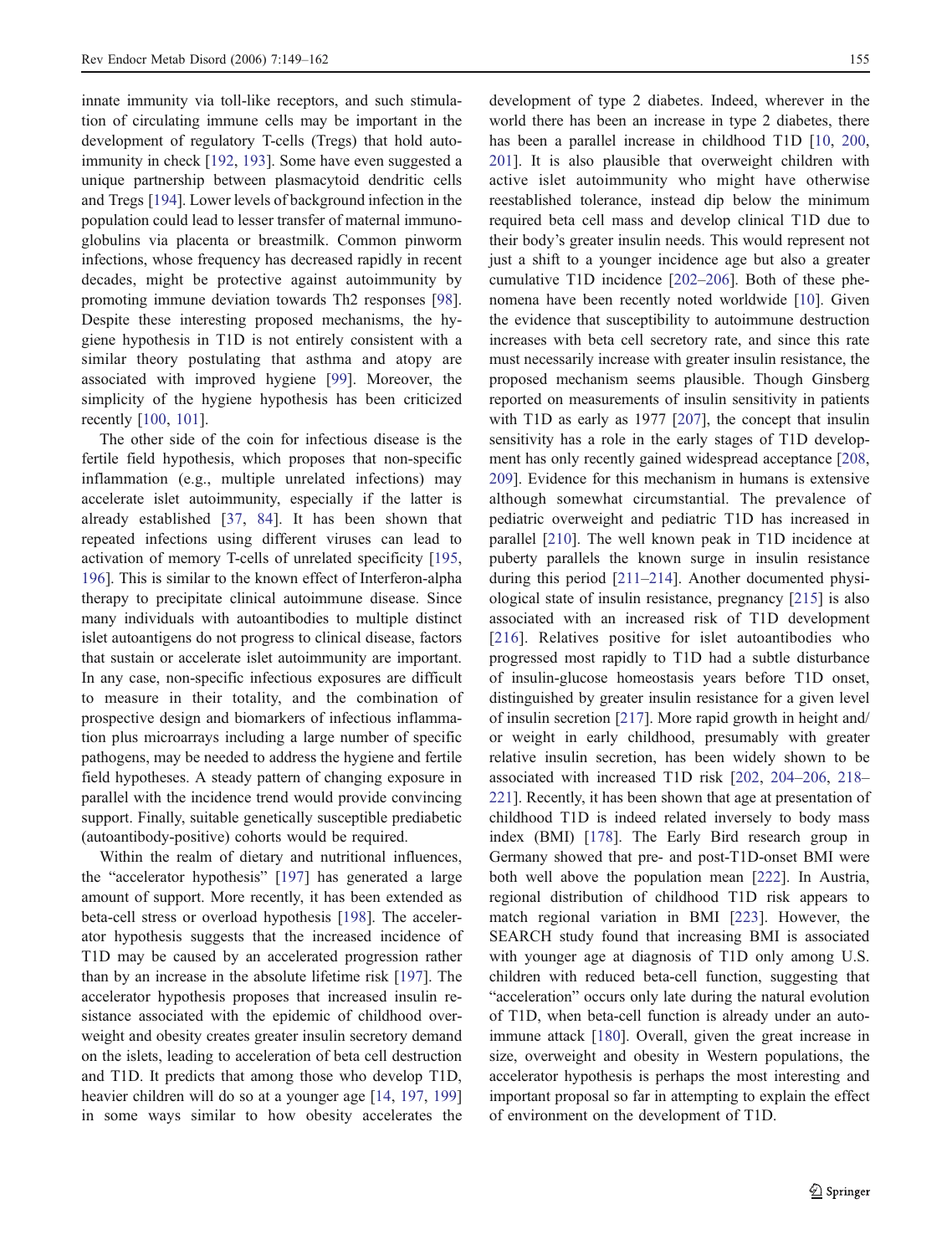#### <span id="page-7-0"></span>4 Problems and hope

It is clear that environmental factors must play a substantial role in the development of T1D, but it is difficult to identify the clear role of any single environment factors as triggering or modulating the pathogenesis of T1D based on the current body of studies. Unfortunately, animal models may not adequately reflect the human situation [\[224](#page-13-0), [225\]](#page-13-0). Even different human studies of the same exposure agent yield different answers, perhaps due to different sources of exposure information, different population, different sample sizes and power, etc. Many studies have been confounded by imprecise assessment of exposure, recall bias, failure to account for genetic susceptibility, failure to assess exposures at very early ages or the inability to follow a sufficient sample of children long-term with high intensity, limitations in sensitivity or specificity of methodology, failure to account for confounding factors, failure to consider groups of different exposures, and lack of sufficient study size to be powered to detect modest effects. None of these problems is easy to address despite the creative approaches of numerous investigators. However, a hopeful attempt towards overcoming many such issue is the recently established TEDDY study (The Environmental Determinants in Diabetes of the Young), a consortium of six international centers using a common protocol designed to identify environmental factors that contribute to the risk of T1D (<http://teddy.epi.usf.edu/>). The study is prospective, large, uses biomarkers where possible, begins very early in life, carefully defines genetic susceptibility in the studied cohort, and systematically screens candidate environmental and genetic factors using "cutting edge" molecular immunologic and genetic techniques. In addition to identifying factors which trigger T1D or which protect against the disease, another long-term TEDDY goal is to create a valuable resource of biological samples for investigators proposing innovative hypotheses concerning candidate environmental and genetic factors. It is hoped that identification of such factors will lead to a better understanding of disease pathogenesis and result in new, safe, effective strategies to prevent, delay or reverse type 1 diabetes.

Acknowledgments We acknowledge the support of the TEDDY consurtium by NIDDK, NIAID, and JDRF (DK063829) and support of our population-based T1D studies by the Hussman Foundation.

### References

1. Karvonen M, Viik-Kajander M, Moltchanova E, Libman I, LaPorte R, Tuomilehto J. Incidence of childhood type 1 diabetes worldwide. Diabetes Mondiale (DiaMond) Project Group. Diabetes Care 2000;23:1516–26.

- 2. She JX, Marron MP. Genetic susceptibility factors in type 1 diabetes: linkage, disequilibrium and functional analyses. Curr Opin Immunol 1998;10:682–9.
- 3. Pugliese A. Unraveling the genetics of insulin-dependent diabetes: the search must go on. Diabetes Rev 1999;7:39–54.
- 4. Pugliese A. Genetics of type 1 diabetes. Endocrinol Metab Clin North Am 2004;33:1–16, vii.
- 5. Hyttinen V, Kaprio J, Kinnunen L, Koskenvuo M, Tuomilehto J. Genetic liability of type 1 diabetes and the onset age among 22,650 young Finnish twin pairs: a nationwide follow-up study. Diabetes 2003;52:1052–5.
- 6. Barnett AH, Eff C, Leslie RDG, Pyke DA. Diabetes in identical twins:a study of 200 pairs. Diabetologia 1981;20:87–93.
- 7. Kumar D, Gemayel N, Deapen D, Kapadia D, Yamashita P, Lee M, Dwyer J, Roy-Burman P, Bray G, Mack T. North-American twins with IDDM. Genetic, etiological, and clinical significance of disease concordance according to age, zygosity, and the interval after diagnosis in first twin. Diabetes 1993;42:1351–63.
- 8. Tillil H, Köbberling J. Age-corrected empirical genetic risk estimates for first-degree relatives of IDDM patients. Diabetes 1987;36:93–9.
- 9. el-Hashimy M, Angelico MC, Martin BC, Krolewski AS, Warram JH. Factors modifying the risk of IDDM in offspring of an IDDM parent. Diabetes 1995;44:295–9.
- 10. Onkamo P, Vaananen S, Karvonen M, Tuomilehto J. Worldwide increase in incidence of Type I diabetes-the analysis of the data on published incidence trends. Diabetologia 1999;42:1395–403.
- 11. Gale EA. The rise of childhood type 1 diabetes in the 20th century. Diabetes 2002;51:3353–61.
- 12. Soltesz G. Diabetes in the young: a paediatric and epidemiological perspective. Diabetologia 2003;46:447–54.
- 13. Haynes A, Bower C, Bulsara M, Jones T, Davis E. Continued increase in the incidence of childhood Type 1 diabetes in a population-based Australian sample (1985–2002). Diabetologia 2004;47:866–70.
- 14. Pundziute-Lycka A, Dahlquist G, Nystrom L, Arnqvist H, Bjork E, Blohme G, Bolinder J, Eriksson JW, Sundkvist G, Ostman J, And The Swedish Childhood Diabetes Study G. The incidence of Type I diabetes has not increased but shifted to a younger age at diagnosis in the 0–34 years group in Sweden 1983 to 1998. Diabetologia 2002;45:783–91.
- 15. Weets I, De Leeuw IH, Du Caju MV, Rooman R, Keymeulen B, Mathieu C, Rottiers R, Daubresse JC, Rocour-Brumioul D, Pipeleers DG, Gorus FK. The incidence of type 1 diabetes in the age group 0–39 years has not increased in Antwerp (Belgium) between 1989 and 2000: evidence for earlier disease manifestation. Diabetes Care 2002;25:840–6.
- 16. Dahlquist G, Mustonen L. Analysis of 20 years of prospective registration of childhood onset diabetes time trends and birth cohort effects. Swedish Childhood Diabetes Study Group. Acta Paediatr 2000;89:1231–7.
- 17. Kondrashova A, Reunanen A, Romanov A, Karvonen A, Viskari H, Vesikari T, Ilonen J, Knip M, Hyoty H. A six-fold gradient in the incidence of type 1 diabetes at the eastern border of Finland. Ann Med 2005;37:67–72.
- 18. Rewers M, LaPorte RE, Walczak M, Dmochowski K, Bogaczynska E. Apparent epidemic of insulin-dependent diabetes mellitus in Midwestern Poland. Diabetes 1987;36:106–13.
- 19. Wagenkneckt LE, Roseman JM, Herman WH. Increased incidence of insulin-dependent diabetes mellitus following an epidemic of coxsackie virus B5. Am J Epidemiol 1991;132: 1024–31.
- 20. Tull ES, Roseman JM, Christian CL. Epidemiology of childhood IDDM in U.S. Virgin Islands from 1979 to 1988. Evidence of an epidemic in early 1980s and variation by degree of racial admixture. Diabetes Care 1991;14:558–64.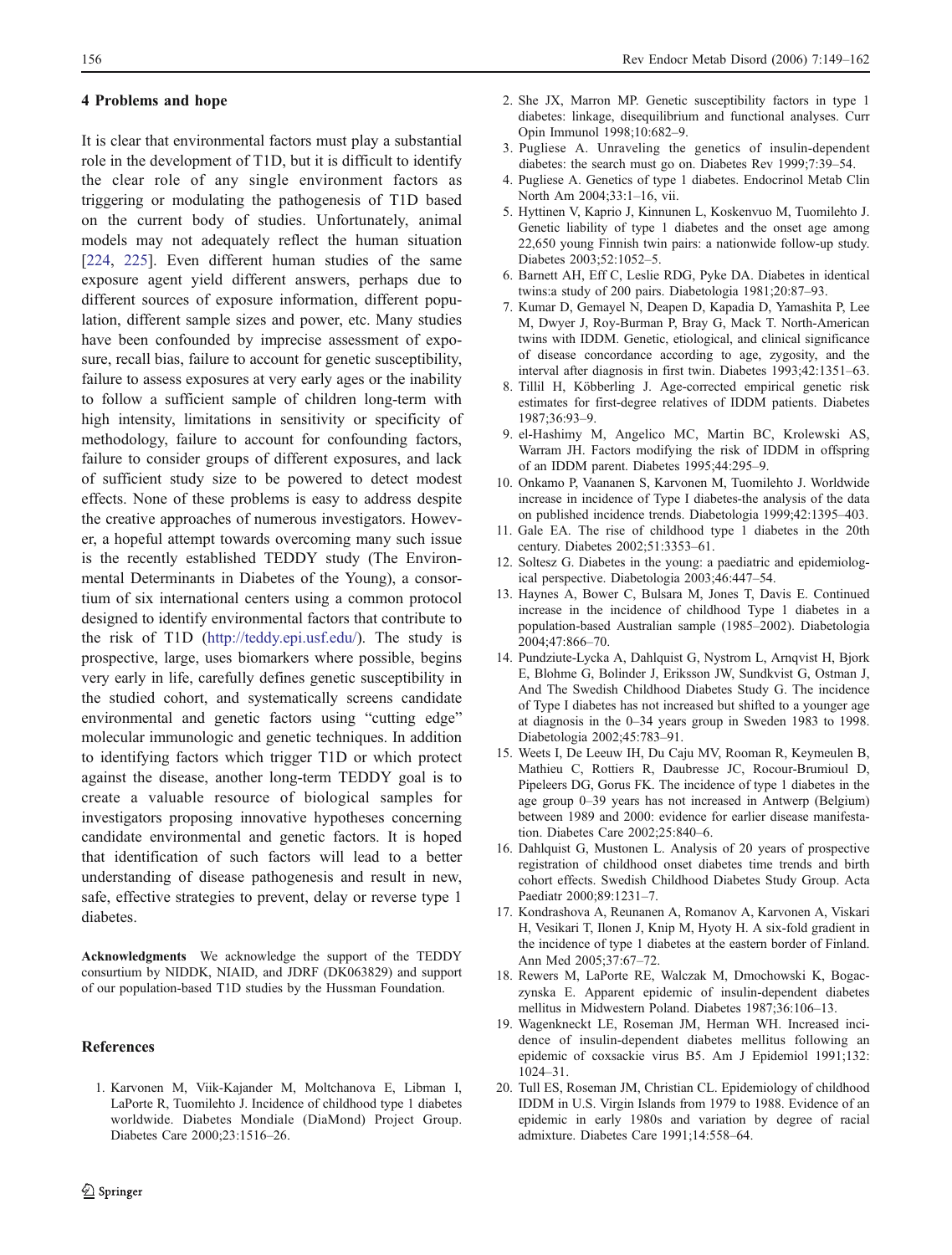- <span id="page-8-0"></span>21. Dokheel TM. An epidemic of childhood diabetes in the United States? Evidence from Allegheny County, Pennsylvania. Pittsburgh Diabetes Epidemiology Research Group. Diabetes Care 1993;16:1606–11.
- 22. Yang Z, Long X, Shen J, Liu D, Dorman JS, Laporte RE, Chang YF. Epidemics of type 1 diabetes in China. Pediatr Diabetes 2005;6:122–8.
- 23. Bodington MJ, Muzulu SI, Burden AC. Spatial clustering in childhood diabetes: evidence of an environmental cause. Diabet Med 1995;12:865–7.
- 24. Knip M. Environmental triggers and determinants of beta-cell autoimmunity and type 1 diabetes. Rev Endocr Metab Disord 2003;4:213–23.
- 25. Knip M, Veijola R, Virtanen SM, Hyoty H, Vaarala O, Akerblom HK. Environmental triggers and determinants of type 1 diabetes. Diabetes 2005;54 Suppl 2:S125–36.
- 26. Like AA, Rossini AA. Streptozotocin-induced pancreatic insulitis: new model of diabetes mellitus. Science 1976;193:415–7.
- 27. Kolb-Bachofen V, Epstein S, Kiesel U, Kolb H. Low-dose streptozocin-induced diabetes in mice. Electron microscopy reveals single-cell insulitis before diabetes onset. Diabetes 1988;37:21–7.
- 28. Yoon JW, Austin M, Onodera T, Notkins AL. Isolation of a virus from the pancreas of a child with diabetic ketoacidosis. N Engl J Med 1979;300:1173–9.
- 29. Hashimoto K, Yasukawa M, Tohyama M. Human herpesvirus 6 and drug allergy. Curr Opin Allergy Clin Immunol 2003;3:255–60.
- 30. Kaufman DJ, Erlander MG, Clare-Salzer M, Atkinson MA, Maclaren NK, Tobin AJ. Autoimmunity to two forms of glutamate decarboxylase in Insulin-dependent diabetes mellitus. J Clin Invest 1992;89:283–92.
- 31. Ellerman KE, Richards CA, Guberski DL, Shek WR, Like AA. Kilham rat triggers T-cell-dependent autoimmune diabetes in multiple strains of rat. Diabetes 1996;45:557–62.
- 32. Fujinami RS. Viruses and autoimmune disease-two sides of the same coin? Trends Microbiol 2001;9:377–81.
- 33. Hyoty H. Enterovirus infections and type 1 diabetes. Ann Med 2002;34:138–47.
- 34. Jun HS, Yoon JW. A new look at viruses in type 1 diabetes. Diabetes Metab Res Rev 2003;19:8–31.
- 35. Lammi N, Karvonen M, Tuomilehto J. Do microbes have a causal role in type 1 diabetes? Med Sci Monit 2005;11:RA63–9.
- 36. Roivainen M. Enteroviruses: new findings on the role of enteroviruses in type 1 diabetes. Int J Biochem Cell Biol 2006;38:721–5.
- 37. Filippi C, von Herrath M. How viral infections affect the autoimmune process leading to type 1 diabetes. Cell Immunol 2005;233:125–32.
- 38. Fujinami RS, von Herrath MG, Christen U, Whitton JL. Molecular mimicry, bystander activation, or viral persistence: infections and autoimmune disease. Clin Microbiol Rev 2006;19:80–94.
- 39. Ginsberg-Fellner F, Witt ME, Yagihashi S, Dobersen MJ, Taub F, Fedun B, McEvoy RC, Roman SH, Davies TF, Cooper LZ, Rubinstein P, Notkins AL. Congenital rubella syndrome as a model for Type 1 (insulin-dependent) diabetes mellitus: increased prevalence of islet cell surface antibodies. Diabetologia 1984;27:87–9.
- 40. Jenson AB, Rosenberg HS, Notkins AL. Pancreatic islet-cell damage in children with fatal viral infections. Lancet 1980;2:354–8.
- 41. Banatvala JE, Schernthaner G, Schober E, De Silva LM, Bryant J, Borkenstein M, Brown D, Menser MA. Coxsackie B, mumps, rubella and cytomegalovirus specific IgM response in patients with juvenile-onset diabetes mellitus in Britain, Austria and Australia. Lancet 1985;ii:1409–12.
- 42. Helmke K, Otten A, Willems W. Islet cell antibodies in children with mumps infection. Lancet 1980;ii:211-2.
- 43. Otonkoski T, Roivainen M, Vaarala O, Dinesen B, Leipala JA, Hovi T, Knip M. Neonatal Type I diabetes associated with maternal echovirus 6 infection: a case report. Diabetologia 2000;43:1235–8.
- 44. Cabrera-Rode E, Sarmiento L, Tiberti C, Molina G, Barrios J, Hernandez D, Diaz-Horta O, Di Mario U. Type 1 diabetes islet associated antibodies in subjects infected by echovirus 16. Diabetologia 2003;46:1348–53.
- 45. Yasumoto N, Hara M, Kitamoto Y, Nakayama M, Sato T. Cytomegalovirus infection associated with acute pancreatitis, rhabdomyolysis and renal failure. Intern Med 1992;31:426–30.
- 46. Ivarsson SA, Lindberg B, Nilsson KO, Ahlfors K, Svanberg L. The prevalence of type 1 diabetes mellitus at follow-up of Swedish infants congenitally infected with cytomegalovirus. Diabet Med 1993;10:521–3.
- 47. Roivainen M, Rasilainen S, Ylipaasto P, Nissinen R, Ustinov J, Bouwens L, Eizirik DL, Hovi T, Otonkoski T. Mechanisms of coxsackievirus-induced damage to human pancreatic beta-cells. J Clin Endocrinol Metab 2000;85:432–40.
- 48. Chikazawa K, Okusa H, Minakami H, Kimura K, Araki S, Tamada T. [Acute onset of insulin-dependent diabetes mellitus caused by Epstein-Barr virus infection]. Nippon Sanka Fujinka Gakkai Zasshi 1985;37:453–6.
- 49. Surcel HM, Ilonen J, Kaar ML, Hyoty H, Leinikki P. Infection by multiple viruses and lymphocyte abnormalities at the diagnosis of diabetes. Acta Paediatr Scand 1988;77:471–4.
- 50. Conrad B, Weissmahr RN, Boni J, Arcari R, Schupbach J, Mach B. A human endogenous retroviral superantigen as candidate autoimmune gene in type I diabetes. Cell 1997;90:303–13.
- 51. Honeyman MC, Coulson BS, Stone NL, Gellert SA, Goldwater PN, Steele CE, Couper JJ, Tait BD, Colman PG, Harrison LC. Association between rotavirus infection and pancreatic islet autoimmunity in children at risk of developing type 1 diabetes. Diabetes 2000;49:1319–24.
- 52. Onitilo AA, Shaw GR. Parvovirus B19 infection in an isolated pancreas transplant recipient. Transplant Proc 2005;37:4433–5.
- 53. Munakata Y, Kodera T, Saito T, Sasaki T. Rheumatoid arthritis, type 1 diabetes, and Graves' disease after acute parvovirus B19 infection. Lancet 2005;366:780.
- 54. Makela M, Vaarala O, Hermann R, Salminen K, Vahlberg T, Veijola R, Hyoty H, Knip M, Simell O, Ilonen J. Enteral virus infections in early childhood and an enhanced type 1 diabetesassociated antibody response to dietary insulin. J Autoimmun 2006.
- 55. Vaarala O. The gut immune system and type 1 diabetes. Ann N Y Acad Sci 2002;958:39–46.
- 56. Calcinaro F, Dionisi S, Marinaro M, Candeloro P, Bonato V, Marzotti S, Corneli RB, Ferretti E, Gulino A, Grasso F, De Simone C, Di Mario U, Falorni A, Boirivant M, Dotta F. Oral probiotic administration induces interleukin-10 production and prevents spontaneous autoimmune diabetes in the non-obese diabetic mouse. Diabetologia 2005;48:1565–75.
- 57. Foulis AK, Farquharson MA, Cameron SO, McGill M, Schönke H, Kandolff R. A search for the presence of the enteroviral capsid protein VP1 in pancreases of patients with type 1 (insulindependent) diabetes and pancreases and hearts of infants who died of coxsackieviral myocarditis. Diabetologia 1990;33:290–8.
- 58. Ylipaasto P, Klingel K, Lindberg AM, Otonkoski T, Kandolf R, Hovi T, Roivainen M. Enterovirus infection in human pancreatic islet cells, islet tropism in vivo and receptor involvement in cultured islet beta cells. Diabetologia 2004;47:225–39.
- 59. Frisk G, Tuvemo T. Enterovirus infections with beta-cell tropic strains are frequent in siblings of children diagnosed with type 1 diabetes children and in association with elevated levels of GAD65 antibodies. J Med Virol 2004;73:450–9.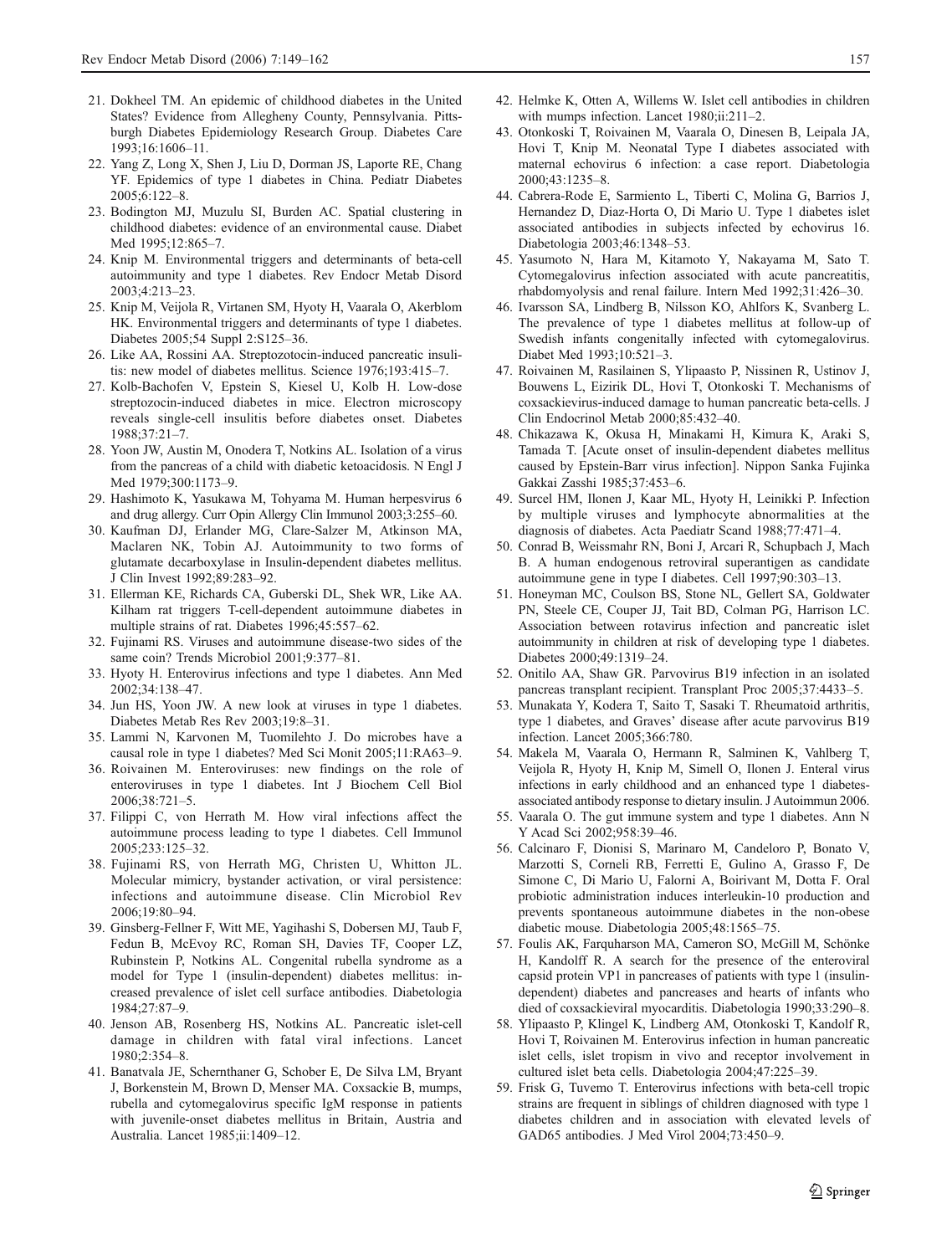- <span id="page-9-0"></span>60. Hindersson M, Elshebani A, Orn A, Tuvemo T, Frisk G. Simultaneous type 1 diabetes onset in mother and son coincident with an enteroviral infection. J Clin Virol 2005;33:158–67.
- 61. Hiltunen M, Hyoty H, Knip M, Ilonen J, Reijonen H, Vahasalo P, Roivainen M, Lonnrot M, Leinikki P, Hovi T, Akerblom HK. Islet cell antibody seroconversion in children is temporally associated with enterovirus infections. Childhood Diabetes in Finland (DiMe) Study Group. J Infect Dis 1997; 175:554–60.
- 62. Lonnrot M, Korpela K, Knip M, Ilonen J, Simell O, Korhonen S, Savola K, Muona P, Simell T, Koskela P, Hyoty H. Enterovirus infection as a risk factor for beta-cell autoimmunity in a prospectively observed birth cohort: the Finnish Diabetes Prediction and Prevention Study. Diabetes 2000;49:1314–8.
- 63. Lonnrot M, Salminen K, Knip M, Savola K, Kulmala P, Leinikki P, Hyypia T, Akerblom HK, Hyoty H. Enterovirus RNA in serum is a risk factor for beta-cell autoimmunity and clinical type 1 diabetes: a prospective study. Childhood Diabetes in Finland (DiMe) Study Group. J Med Virol 2000;61:214–20.
- 64. Salminen KK, Vuorinen T, Oikarinen S, Helminen M, Simell S, Knip M, Ilonen J, Simell O, Hyoty H. Isolation of enterovirus strains from children with preclinical Type 1 diabetes. Diabet Med 2004;21:156–64.
- 65. Sadeharju K, Hamalainen AM, Knip M, Lonnrot M, Koskela P, Virtanen SM, Ilonen J, Akerblom HK, Hyoty H. Enterovirus infections as a risk factor for type I diabetes: virus analyses in a dietary intervention trial. Clin Exp Immunol 2003;132:271–7.
- 66. Graves PM, Rotbart HA, Nix WA, Pallansch MA, Erlich HA, Norris JM, Hoffman M, Eisenbarth GS, Rewers M. Prospective study of enteroviral infections and development of beta-cell autoimmunity. Diabetes autoimmunity study in the young (DAISY). Diabetes Res Clin Pract 2003;59:51–61.
- 67. Fuchtenbusch M, Irnstetter A, Jager G, Ziegler AG. No evidence for an association of coxsackie virus infections during pregnancy and early childhood with development of islet autoantibodies in offspring of mothers or fathers with Type 1 diabetes. J Autoimmun 2001;17:333–40.
- 68. Dahlquist G. Environmental risk factors in human type 1 diabetes—an epidemiological perspective. Diabetes Metab Rev 1995;11:37–46.
- 69. Atkinson MA, Eisenbarth GS. Type 1 diabetes: new perspectives on disease pathogenesis and treatment. Lancet 2001;358:221–9.
- 70. Rothe H, Ito Y, Kolb H. Disease resistant, NOD-related strains reveal checkpoints of immunoregulation in the pancreas. J Mol Med 2001;79:190–7.
- 71. Green J, Casabonne D, Newton R. Coxsackie B virus serology and Type 1 diabetes mellitus: a systematic review of published case-control studies. Diabet Med 2004;21:507–14.
- 72. Craig ME, Howard NJ, Silink M, Rawlinson WD. Reduced frequency of HLA DRB1\*03-DQB1\*02 in children with type 1 diabetes associated with enterovirus RNA. J Infect Dis 2003; 187:1562–70.
- 73. Yin H, Berg AK, Tuvemo T, Frisk G. Enterovirus RNA is found in peripheral blood mononuclear cells in a majority of type 1 diabetic children at onset. Diabetes 2002;51:1964–71.
- 74. Foulis AK, McGill M, Farquharson MA, Hilton DA. A search for evidence of viral infection in pancreases of newly diagnosed patients with IDDM. Diabetologia 1997;40:53–61.
- 75. Gale EA, Atkinson M. A piece of nucleic acid surrounded by controversy: coxsackievirus and the causes of Type 1 diabetes. Diabet Med 2004;21:503–6.
- 76. Forrest JM, Menser MA, Burgess JA. High frequency of diabetes mellitus in young adults with congenital rubella. Lancet 1971;2:332–4.
- 77. Johnson GM, Tudor RB. Diabetes mellitus and congenital rubella infection. Am J Dis Child 1970;120:453–5.
- 78. Plotkin SA, Kaye R, Forrest JM, Menser MA, Harley JD. Diabetes mellitus and congenital rubella. Pediatrics 1970;46:  $650-1$ .
- 79. Forrest JM, Menser MA, Harley JD. Diabetes mellitus and congenital rubella. Pediatrics 1969;44:445–7.
- 80. Menser MA, Forrest JM, Bransby RD. Rubella infection and diabetes mellitus. Lancet 1978;i:57–60.
- 81. Ginsberg-Fellner F, Witt ME, Fedun B, Taub F, Dobersen MJ, McEvoy RC, Cooper LZ, Notkins AL, Rubinstein P. Diabetes mellitus and autoimmunity in patients with the congenital rubella syndrome. Rev Infect Dis 1985;7 Suppl 1:S170–6.
- 82. Conrad B, Weidmann E, Trucco G, Rudert WA, Behboo R, Ricordi C, Rodriquez-Rilo H, Finegold D, Trucco M. Evidence for superantigen involvement in insulin-dependent diabetes mellitus aetiology. Nature 1994;371:351–5.
- 83. Lernmark Å, Li S, Baekkeskov S, Christie M, Michelsen B, Ursing J, Landin-Olsson M, Sundkvist G. Islet-specific immune mechanisms. Diabetes Metab Rev 1987;3:959–80.
- 84. von Herrath MG, Fujinami RS, Whitton JL. Microorganisms and autoimmunity: making the barren field fertile? Nat Rev Microbiol 2003;1:151–7.
- 85. Schubert C. The worm has turned. Nat Med 2004;10:1271–2.
- 86. Bach JF. Protective role of infections and vaccinations on autoimmune diseases. J Autoimmun 2001;16:347–53.
- 87. Pundziute-Lycka A, Urbonaite B, Dahlquist G. Infections and risk of Type I (insulin-dependent) diabetes mellitus in Lithuanian children. Diabetologia 2000;43:1229–34.
- 88. Viskari HR, Koskela P, Lonnrot M, Luonuansuu S, Reunanen A, Baer M, Hyoty H. Can enterovirus infections explain the increasing incidence of type 1 diabetes? Diabetes Care 2000;23:414–6.
- 89. Heino L, Lonnrot M, Knip M, Kupila A, Erkkila S, Toivonen A, Vahasalo P, Ilonen J, Simell O, Hyoty H. No evidence of abnormal regulation of antibody response to coxsackievirus B4 antigen in prediabetic children. Clin Exp Immunol 2001; 126:432–6.
- 90. Lonnrot M, Knip M, Marciulionyte D, Rahko J, Urbonaite B, Moore WP, Vilja P, Hyoty H. Enterovirus antibodies in relation to islet cell antibodies in two populations with high and low incidence of type 1 diabetes. Diabetes Care 1999;22:2086–8.
- 91. Gibbon C, Smith T, Egger P, Betts P, Phillips D. Early infection and subsequent insulin dependent diabetes. Arch Dis Child 1997;77:384–5.
- 92. Infections and vaccinations as risk factors for childhood type I (insulin-dependent) diabetes mellitus: a multicentre case-control investigation. EURODIAB Substudy 2 Study Group. Diabetologia 2000;43:47–53.
- 93. Oldstone MB. Prevention of type I diabetes in nonobese diabetic mice by virus infection. Science 1988;239:500–2.
- 94. Hermitte L, Vialettes B, Naquet P, Atlan C, Payan MJ, Vague P. Paradoxical lessening of autoimmune processes in non-obese diabetic mice after infection with the diabetogenic variant of encephalomyocarditis virus. Eur J Immunol 1990;20: 1297–303.
- 95. Wilberz S, Partke HJ, Dagnaes-Hansen F, Herberg L. Persistent MHV (mouse hepatitis virus) infection reduces the incidence of diabetes mellitus in non-obese diabetic mice. Diabetologia 1991;34:2–5.
- 96. Takei I, Asaba Y, Kasatani T, Maruyama T, Watanabe K, Yanagawa T, Saruta T, Ishii T. Suppression of development of diabetes in NOD mice by lactate dehydrogenase virus infection. J Autoimmun 1992;5:665–73.
- 97. Tracy S, Drescher KM, Chapman NM, Kim KS, Carson SD, Pirruccello S, Lane PH, Romero JR, Leser JS. Toward testing the hypothesis that group B coxsackieviruses (CVB) trigger insulindependent diabetes: inoculating nonobese diabetic mice with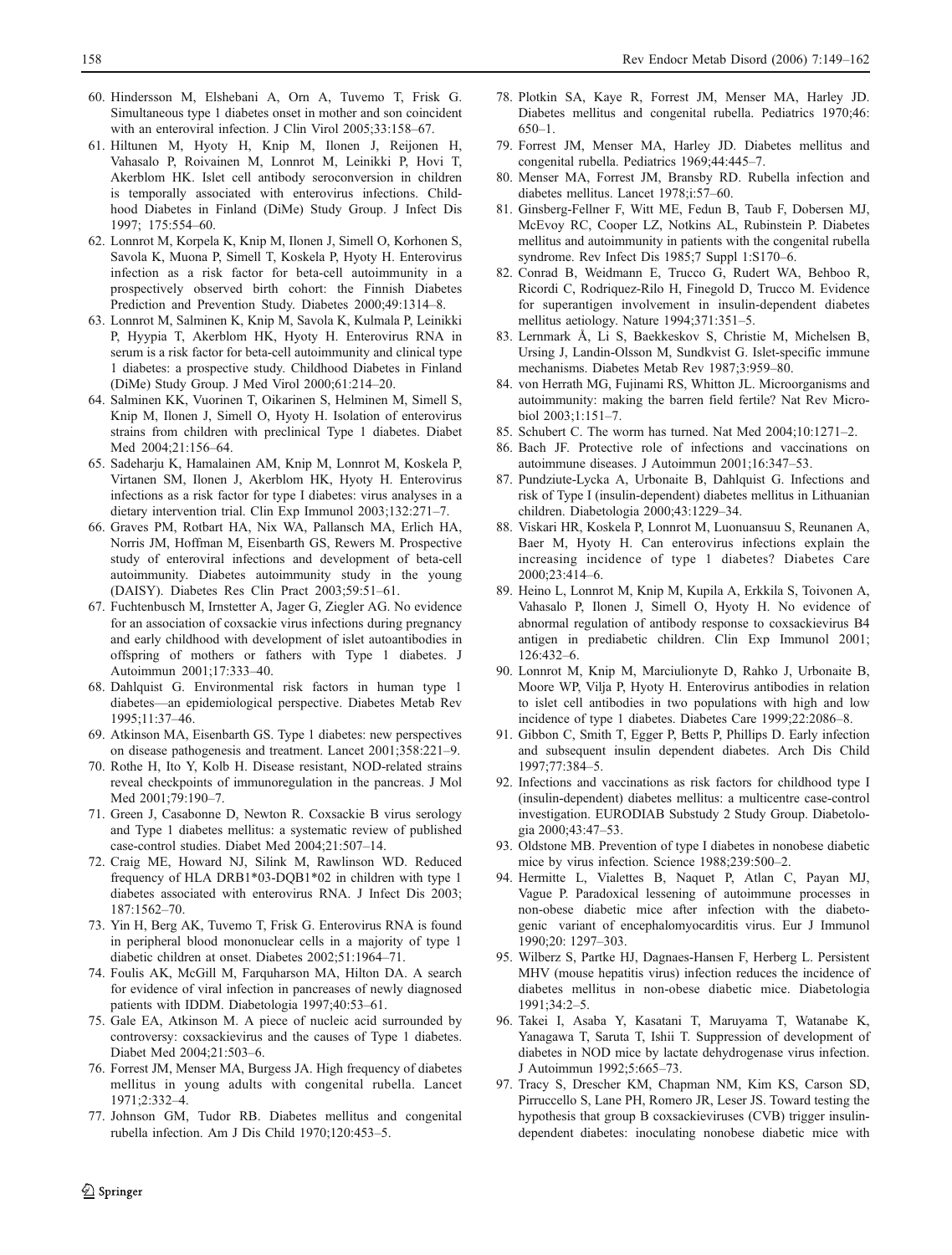<span id="page-10-0"></span>CVB markedly lowers diabetes incidence. J Virol 2002;76: 12097–111.

- 98. Gale EA. A missing link in the hygiene hypothesis? Diagetologia 2002;588–94.
- 99. Anderson WJ, Watson L. Conclusions about type 1 diabetes and hygiene hypothesis are premature. Bmj 2001;322:1429.
- 100. van Schayck CP, Knottnerus JA. Can the 'hygiene hypothesis' be explained by confounding by behavior? J Clin Epidemiol 2004;57:435–7.
- 101. Sheikh A, Smeeth L, Hubbard R. There is no evidence of an inverse relationship between TH2-mediated atopy and TH1 mediated autoimmune disorders: Lack of support for the hygiene hypothesis. J Allergy Clin Immunol 2003;111:131–5.
- 102. Virtanen SM, Knip M. Nutritional risk predictors of beta cell autoimmunity and type 1 diabetes at a young age. Am J Clin Nutr 2003;78:1053–67.
- 103. Lefebvre DE, Powell KL, Strom A, Scott FW. Dietary proteins as environmental modifiers of type 1 diabetes mellitus. Annu Rev Nutr 2006;26:175–202.
- 104. Visalli N, Sebastiani L, Adorisio E, Conte A, De Cicco AL, D'Elia R, Manfrini S, Pozzilli P. Environmental risk factors for T1D in Rome and province. Arch Dis Child 2003;88:695–8.
- 105. Sipetic S, Vlajinac H, Kocev N, Bjekic M, Sajic S. Early infant diet and risk of type 1 diabetes mellitus in Belgrade children. Nutrition 2005;21:474–9.
- 106. Malcova H, Sumnik Z, Drevinek P, Venhacova J, Lebl J, Cinek O. Absence of breast-feeding is associated with the risk of type 1 diabetes: a case-control study in a population with rapidly increasing incidence. Eur J Pediatr 2006;165:114–9.
- 107. Sadauskaite-Kuehne V, Ludvigsson J, Padaiga Z, Jasinskiene E, Samuelsson U. Longer breastfeeding is an independent protective factor against development of type 1 diabetes mellitus in childhood. Diabetes Metab Res Rev 2004;20:150–7.
- 108. Wahlberg J, Fredriksson J, Nikolic E, Vaarala O, Ludvigsson J. Environmental factors related to the induction of beta-cell autoantibodies in 1-yr-old healthy children. Pediatr Diabetes 2005;6:199–205.
- 109. Wahlberg J, Vaarala O, Ludvigsson J. Dietary risk factors for the emergence of type 1 diabetes-related autoantibodies in 21/2 yearold Swedish children. Br J Nutr 2006;95:603–8.
- 110. Virtanen SM, Laara E, Hypponen E, Reijonen H, Rasanen L, Aro A, Knip M, Ilonen J, Akerblom HK. Cow's milk consumption, HLA-DQB1 genotype, and type 1 diabetes: a nested case-control study of siblings of children with diabetes. Childhood diabetes in Finland study group. Diabetes 2000;49:912-7.
- 111. Marshall AL, Chetwynd A, Morris JA, Placzek M, Smith C, Olabi A, Thistlethwaite D. Type 1 diabetes mellitus in childhood: a matched case control study in Lancashire and Cumbria, UK. Diabet Med 2004;21:1035–40.
- 112. Vaarala O, Knip M, Paronen J, Hamalainen AM, Muona P, Vaatainen M, Ilonen J, Simell O, Akerblom HK. Cow's milk formula feeding induces primary immunization to insulin in infants at genetic risk for type 1 diabetes. Diabetes 1999;48: 1389–94.
- 113. Norris JM, Beaty B, Klingensmith G, Yu L, Hoffman M, Chase HP, Erlich HA, Hamman RF, Eisenbarth GS, Rewers M. Lack of association between early exposure to cow's milk protein and beta-cell autoimmunity. Diabetes Autoimmunity Study in the Young (DAISY). Jama 1996;276:609–14.
- 114. Norris JM, Barriga K, Klingensmith GH, et al. Timing of initial cereal exposure in infancy and risk of islet autoimmunity. Jama 2003;290:1713–20.
- 115. Hummel M, Fuchtenbusch M, Schenker M, Ziegler AG. No major association of breast-feeding, vaccinations, and childhood viral diseases with early islet autoimmunity in the German BABYDIAB Study. Diabetes Care 2000;23:969–74.
- 116. Ziegler AG, Schmid S, Huber D, Hummel M, Bonifacio E. Early infant feeding and risk of developing type 1 diabetes-associated autoantibodies. Jama 2003;290:1721–8.
- 117. Couper JJ, Steele C, Beresford S, Powell T, McCaul K, Pollard A, Gellert S, Tait B, Harrison LC, Colman PG. Lack of association between duration of breast-feeding or introduction of cow's milk and development of islet autoimmunity. Diabetes 1999;48:2145–9.
- 118. Gerstein HC. Cow's milk exposure and type I diabetes mellitus. A critical overview of the clinical literature. Diabetes Care 1994; 17:13–9.
- 119. Kimpimaki T, Erkkola M, Korhonen S, Kupila A, Virtanen SM, Ilonen J, Simell O, Knip M. Short-term exclusive breastfeeding predisposes young children with increased genetic risk of Type I diabetes to progressive beta-cell autoimmunity. Diabetologia 2001;44:63–9.
- 120. Virtanen SM, Kenward MG, Erkkola M, Kautiainen S, Kronberg-Kippila C, Hakulinen T, Ahonen S, Uusitalo L, Niinisto S, Veijola R, Simell O, Ilonen J, Knip M. Age at introduction of new foods and advanced beta cell autoimmunity in young children with HLA-conferred susceptibility to type 1 diabetes. Diabetologia 2006;49:1512–21.
- 121. Erkkola M, Pigg HM, Virta-Autio P, Hekkala A, Hypponen E, Knip M, Virtanen SM. Infant feeding patterns in the Finnish type I diabetes prediction and prevention nutrition study cohort. Eur J Clin Nutr 2005;59:107–13.
- 122. Harrison LC, Honeyman MC. Cow's milk and type 1 diabetes: the real debate is about mucosal immune function. Diabetes 1999;48:1501–7.
- 123. Kolb H, Pozzilli P. Cow's milk and type I diabetes: the gut immune system deserves attention. Immunol Today 1999;20: 108–10.
- 124. Vaarala O. Gut and the induction of immune tolerance in type 1 diabetes. Diabetes Metab Res Rev 1999;15:353–61.
- 125. Vaarala O. Is type 1 diabetes a disease of the gut immune system triggered by cow's milk insulin? Adv Exp Med Biol 2005;569: 151–6.
- 126. Schmid S, Buuck D, Knopff A, Bonifacio E, Ziegler AG. BABYDIET, a feasibility study to prevent the appearance of islet autoantibodies in relatives of patients with Type 1 diabetes by delaying exposure to gluten. Diabetologia 2004;47:1130–1.
- 127. Ludvigsson JF, Ludvigsson J, Ekbom A, Montgomery SM. Celiac disease and risk of subsequent T1D: a general population cohort study of children and adolescents. Diabetes Care 2006; 29:2483–8.
- 128. Harris SS. Vitamin D in type 1 diabetes prevention. J Nutr 2005;135:323–5.
- 129. Zella JB, DeLuca HF. Vitamin D and autoimmune diabetes. J Cell Biochem 2003;88:216–22.
- 130. Mathieu C, Badenhoop K. Vitamin D and type 1 diabetes mellitus: state of the art. Trends Endocrinol Metab 2005;16: 261–6.
- 131. Mathieu C, van Etten E, Decallonne B, Guilietti A, Gysemans C, Bouillon R, Overbergh L. Vitamin D and 1,25-dihydroxyvitamin D3 as modulators in the immune system. J Steroid Biochem Mol Biol 2004;89–90:449–52.
- 132. Gysemans CA, Cardozo AK, Callewaert H, Giulietti A, Hulshagen L, Bouillon R, Eizirik DL, Mathieu C. 1,25- Dihydroxyvitamin D3 modulates expression of chemokines and cytokines in pancreatic islets: implications for prevention of diabetes in nonobese diabetic mice. Endocrinology 2005;146: 956–64.
- 133. Stene LC, Joner G. Use of cod liver oil during the first year of life is associated with lower risk of childhood-onset T1D: a large, population-based, case-control study. Am J Clin Nutr 2003;78: 1128–34.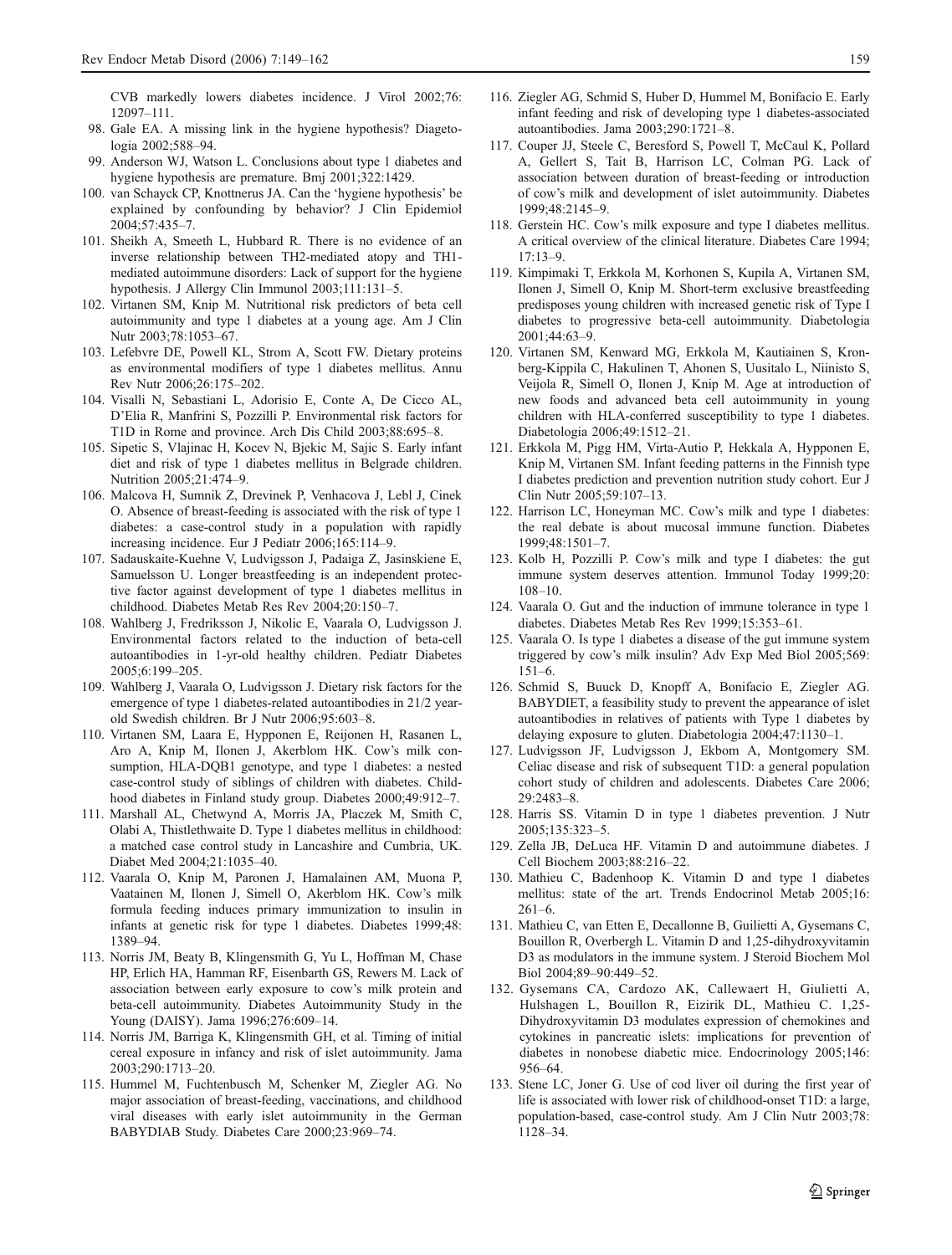- <span id="page-11-0"></span>134. Vitamin D supplement in early childhood and risk for Type I (insulin-dependent) diabetes mellitus. The EURODIAB Substudy 2 Study Group. Diabetologia 1999;42:51–4.
- 135. Stene LC, Ulriksen J, Magnus P, Joner G. Use of cod liver oil during pregnancy associated with lower risk of Type I diabetes in the offspring. Diabetologia 2000;43:1093–8.
- 136. Ksiazyk J. [Current views on requirements for vitamin D, calcium and phosphorus, particularly in formula fed infants]. Med Wieku Rozwoj 2000;4:423–30.
- 137. Hypponen E, Laara E, Reunanen A, Jarvelin MR, Virtanen SM. Intake of vitamin D and risk of type 1 diabetes: a birth-cohort study. Lancet 2001;358:1500–3.
- 138. Knekt P, Reunanen A, Marniemi J, Leino A, Aromaa A. Low vitamin E status is a potential risk factor for insulin-dependent diabetes mellitus. J Intern Med 1999;245:99–102.
- 139. Myers MA, Hettiarachchi KD, Ludeman JP, Wilson AJ, Wilson CR, Zimmet PZ. Dietary microbial toxins and type 1 diabetes. Ann N Y Acad Sci 2003;1005:418–22.
- 140. Hathout EH, Beeson WL, Ischander M, Rao R, Mace JW. Air pollution and type 1 diabetes in children. Pediatr Diabetes 2006; 7:81–7.
- 141. Dahlquist GG, Blom LG, Persson L-Å, Sandström AIM, SGI W. Dietary factors and the risk of developing insulin dependent diabetes in childhood. BMJ 1990;300:1302–6.
- 142. Pundziute-Lycka A, Persson LA, Cedermark G, Jansson-Roth A, Nilsson U, Westin V, Dahlquist G. Diet, growth, and the risk for type 1 diabetes in childhood: a matched case-referent study. Diabetes Care 2004;27:2784–9.
- 143. Mitchell ML, Quinn M, Orban T, Hermos RJ. Failure to find GAD antibodies at birth in children with diabetes. Diabetes Care 1998;21:197–8.
- 144. Naserke HE, Bonifacio E, Ziegler AG. Immunoglobulin G insulin autoantibodies in BABYDIAB offspring appear postnatally: sensitive early detection using a protein A/G-based radiobinding assay. J Clin Endocrinol Metab 1999;84:1239–43.
- 145. Hamalainen AM, Ronkainen MS, Akerblom HK, Knip M. Postnatal elimination of transplacentally acquired disease-associated antibodies in infants born to families with type 1 diabetes. The Finnish TRIGR Study Group. Trial to reduce IDDM in the genetically at risk. J Clin Endocrinol Metab 2000;85:4249–53.
- 146. Bonfanti R, Bazzigaluppi E, Meschi F, Bognetti E, Riva M, Bosi E, Chiumello G, Bonifacio E. Is islet autoimmunity really detectable at birth? Diabetologia 1999;42:1442–3.
- 147. Lindberg B, Ivarsson SA, Landin-Olsson M, Sundkvist G, Svanberg L, Lernmark A. Islet autoantibodies in cord blood from children who developed type I (insulin-dependent) diabetes mellitus before 15 years of age. Diabetologia 1999;42:181–7.
- 148. DeStefano F, Mullooly JP, Okoro CA, Chen RT, Marcy SM, Ward JI, Vadheim CM, Black SB, Shinefield HR, Davis RL, Bohlke K. Childhood vaccinations, vaccination timing, and risk of type 1 diabetes mellitus. Pediatrics 2001;108:E112.
- 149. Dahlquist G, Kallen B: Maternal-child blood group incompatibility and other perinatal events increase the risk for early-onset type 1 (insulin-dependent) diabetes mellitus. Diabetologia 1992;35:671–5.
- 150. Wagener DK, LaPorte RE, Orchard TJ, Cavender D, Kuller LH, Drash AL. The Pittsburgh diabetes mellitus study. 3: an increased prevalence with older maternal age. Diabetologia 1983;25:82–5.
- 151. Patterson CC, Carson DJ, Hadden DR, Waugh NR, Cole SK. A case-control investigation of perinatal risk factors for childhood IDDM in Northern Ireland and Scotland. Diabetes Care 1994;17:376–81.
- 152. Svensson J, Carstensen B, Mortensen HB, Borch-Johnsen K. Early childhood risk factors associated with type 1 diabetes—is gender important? Eur J Epidemiol 2005;20:429–34.
- 153. Stene LC, Barriga K, Norris JM, Hoffman M, Klingensmith G, Erlich HA, Eisenbarth GS, Rewers M. Symptoms of common maternal infections in pregnancy and risk of islet autoimmunity in early childhood. Diabetes Care 2003;26:3136–41.
- 154. Stene LC, Barriga K, Norris JM, Hoffman M, Erlich HA, Eisenbarth GS, McDuffie RS Jr, Rewers M. Perinatal factors and development of islet autoimmunity in early childhood: the diabetes autoimmunity study in the young. Am J Epidemiol 2004;160:3–10.
- 155. Dahlquist GG, Patterson C, Soltesz G. Perinatal risk factors for childhood type 1 diabetes in Europe. The EURODIAB Substudy 2 Study Group. Diabetes Care 1999;22:1698–702.
- 156. Stene LC, Magnus P, Lie RT, Sovik O, Joner G. No association between preeclampsia or cesarean section and incidence of type 1 diabetes among children: a large, population-based cohort study. Pediatr Res 2003;54:487–90.
- 157. McKinney PA, Parslow R, Gurney K, Law G, Bodansky HJ, Williams DR. Antenatal risk factors for childhood diabetes mellitus; a case-control study of medical record data in Yorkshire, UK. Diabetologia 1997;40:933–9.
- 158. Bingley PJ, Douek IF, Rogers CA, Gale EA: Influence of maternal age at delivery and birth order on risk of type 1 diabetes in childhood: prospective population based family study. Bart's-Oxford Family Study Group. BMJ 2000;321:420–4.
- 159. Bottini N, Meloni GF, Lucarelli P, Amante A, Saccucci P, Gloria-Bottini F, Bottini E. Risk of type 1 diabetes in childhood and maternal age at delivery, interaction with ACP1 and sex. Diabetes Metab Res Rev 2005;21:353–8.
- 160. Cardwell CR, Carson DJ, Patterson CC: Parental age at delivery, birth order, birth weight and gestational age are associated with the risk of childhood Type 1 diabetes: a UK regional retrospective cohort study. Diabet Med 2005;22:200–6.
- 161. Polanska J, Jarosz-Chobot P. Maternal age at delivery and order of birth are risk factors for type 1 diabetes mellitus in Upper Silesia, Poland. Med Sci Monit 2006;12:CR173–6.
- 162. Sumnik Z, Drevinek P, Lanska V, Malcova H, Vavrinec J, Cinek O. Higher maternal age at delivery, and lower birth orders are associated with increased risk of childhood type 1 diabetes mellitus. Exp Clin Endocrinol Diabetes 2004;112:294–7.
- 163. Byrnes G. Maternal age and risk of type 1 diabetes in children. Flawed analysis invalidates conclusions. BMJ 2001;322:1489. (author reply 1490–1481)
- 164. Lindberg B, Ivarsson SA, Lernmark A. Islet autoantibodies in cord blood could be a risk factor for future diabetes. Diabetologia 1999;42:1375.
- 165. Ludvigsson J, Wahlberg J. Diabetes-related autoantibodies in cord blood from children of healthy mothers have disappeared by the time the child is one year old. Ann N Y Acad Sci 2002; 958:289–92.
- 166. Stanley HM, Norris JM, Barriga K, Hoffman M, Yu L, Miao D, Erlich HA, Eisenbarth GS, Rewers M. Is presence of islet autoantibodies at birth associated with development of persistent islet autoimmunity? The Diabetes Autoimmunity Study in the Young (DAISY). Diabetes Care 2004;27:497–502.
- 167. Hamalainen AM, Savola K, Kulmala PK, Koskela P, Akerblom HK, Knip M. Disease-associated autoantibodies during pregnancy and at birth in families affected by type 1 diabetes. Clin Exp Immunol 2001;126:230–5.
- 168. Rewers M. Islet autoantibodies in cord blood: maternal, fetal, or neither? Diabetes Metab Res Rev 2002;18:2–4.
- 169. Hamalainen AM, Knip M. Autoimmunity and familial risk of type 1 diabetes. Curr Diab Rep 2002;2:347–53.
- 170. Achenbach P, Bonifacio E, Koczwara K, Ziegler AG. Natural history of type 1 diabetes. Diabetes 2005;54 Suppl 2:S25–31.
- 171. Hamalainen AM, Ilonen J, Simell O, Savola K, Kulmala P, Kupila A, Simell T, Erkkola R, Koskela P, Knip M. Prevalence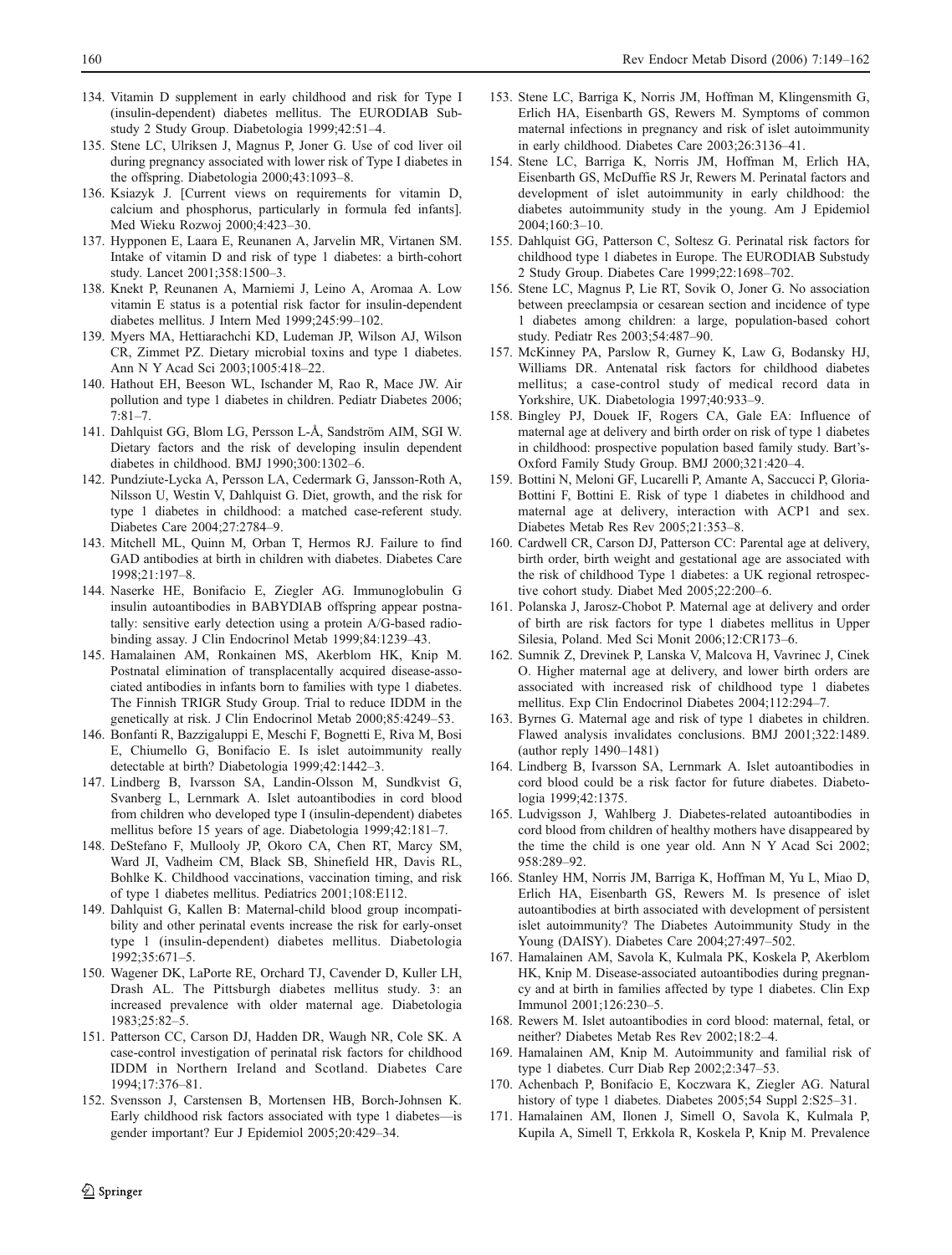<span id="page-12-0"></span>and fate of type 1 diabetes-associated autoantibodies in cord blood samples from newborn infants of non-diabetic mothers. Diabetes Metab Res Rev 2002;18:57–63.

- 172. Koczwara K, Bonifacio E, Ziegler AG. Transmission of maternal islet antibodies and risk of autoimmune diabetes in offspring of mothers with type 1 diabetes. Diabetes 2004;53:1–4.
- 173. Warram JH, Krolewski AS, Gottlieb MS, Kahn CR. Differences in risk of T1D in offspring of diabetic mothers and diabetic fathers. N Engl J Med 1984;311:149–52.
- 174. Stene LC, Magnus P, Lie RT, Sovik O, Joner G. Birth weight and childhood onset type 1 diabetes: population based cohort study. BMJ 2001;322:889–92.
- 175. Dahlquist GG, Pundziute-Lycka A, Nystrom L. Birthweight and risk of type 1 diabetes in children and young adults: a population-based register study. Diabetologia 2005;48:1114–7.
- 176. Kyvik KO, Bache I, Green A, Beck-Nielsen H, Buschard K. No association between birth weight and Type 1 diabetes mellitus a twin-control study. Diabet Med 2000;17:158–62.
- 177. Stene LC, Thorsby PM, Berg JP, Ronningen KS, Undlien DE, Joner G. The relation between size at birth and risk of type 1 diabetes is not influenced by adjustment for the insulin gene (−23 HphI) polymorphism or HLA-DQ genotype. Diabetologia 2006;49:2068–73.
- 178. Kibirige M, Metcalf B, Renuka R, Wilkin TJ. Testing the accelerator hypothesis: the relationship between body mass and age at diagnosis of T1D. Diabetes Care 2003;26:2865–70.
- 179. Khan N, Couper JJ. Low-birth-weight infants show earlier onset of IDDM. Diabetes Care 1994;17:653–6.
- 180. Dabelea D, D'Agostino RB Jr, Mayer-Davis EJ, Pettitt DJ, Imperatore G, Dolan LM, Pihoker C, Hillier TA, Marcovina SM, Linder B, Ruggiero AM, Hamman RF. Testing the accelerator hypothesis: body size, beta-cell function, and age at onset of type 1 (autoimmune) diabetes. Diabetes Care 2006;29:290–4.
- 181. Larsson HE, Lynch K, Lernmark B, Nilsson A, Hansson G, Almgren P, Lernmark A, Ivarsson SA. Diabetes-associated HLA genotypes affect birthweight in the general population. Diabetologia 2005;48:1484–91.
- 182. Essex MJ, Klein MH, Cho E, Kalin NH. Maternal stress beginning in infancy may sensitize children to later stress exposure: effects on cortisol and behavior. Biol Psychiatry 2002;52:776–84.
- 183. Sepa A, Frodi A, Ludvigsson J. Mothers' experiences of serious life events increase the risk of diabetes-related autoimmunity in their children. Diabetes Care 2005;28:2394–9.
- 184. Thernlund GM, Dahlquist G, Hansson K, Ivarsson SA, Ludvigsson J, Sjoblad S, Hagglof B. Psychological stress and the onset of IDDM in children. Diabetes Care 1995;18:1323–9.
- 185. Sepa A, Frodi A, Ludvigsson J. Could parenting stress and lack of support/confidence function as mediating mechanisms between certain environmental factors and the development of autoimmunity in children?: a study within ABIS. Ann N Y Acad Sci 2002;958:431–5.
- 186. Sepa A, Wahlberg J, Vaarala O, Frodi A, Ludvigsson J. Psychological stress may induce diabetes-related autoimmunity in infancy. Diabetes Care 2005;28:290–5.
- 187. Vlajinac H, Sipetic S, Marinkovic J, Bjekic M, Kocev N, Sajic S. The Belgrade childhood diabetes study—comparison of children with type 1 diabetes with their siblings. Paediatr Perinat Epidemiol 2006;20:238–43.
- 188. Zalloua PA, Terwedow H, Shbaklo H, Halaby G, Xu X, Azar ST. Host and environmental factors defining the epidemiology of type 1 diabetes mellitus in a group of Lebanese children and young adults. J Pediatr Endocrinol Metab 2003;16:759–69.
- 189. Kisch ES. Stressful events and the onset of diabetes mellitus. Isr J Med Sci 1985;21:356–8.
- 190. Dahlquist G, Blom L, Lönnberg G. The Swedish Childhood

Diabetes Study—a multivariate analysis of risk determinants for diabetes in different age groups. Diabetologia 1991;34:757–62.

- 191. Hagglof B, Blom L, Dahlquist G, Lonnberg G, Sahlin B. The Swedish childhood diabetes study: indications of severe psychological stress as a risk factor for type 1 (insulin-dependent) diabetes mellitus in childhood. Diabetologia 1991;34:579–83.
- 192. Mosmann TR, Livingstone AM. Dendritic cells: the immune information management experts. Nat Immunol 2004;5:564–6.
- 193. Kawamura K, Kadowaki N, Kitawaki T, Uchiyama T. Virusstimulated plasmacytoid dendritic cells induce CD4+cytotoxic regulatory T cells. Blood 2006;107:1031–8.
- 194. Tang Q, Bluestone JA. Plasmacytoid DCs and T(reg) cells: casual acquaintance or monogamous relationship? Nat Immunol 2006;7:551–3.
- 195. Nahill SR, Welsh RM. High frequency of cross-reactive cytotoxic T lymphocytes elicited during virus-induced polyclonal cytotoxic T lymphocyte response. J Exp Med 1993;177:317–27.
- 196. Selin LK, Nahill SR, Welsh RM. Cross-reactivities in memory cytotoxic T lymphocyte recognition of heterologous viruses. J Exp Med 1994;179:1933–43.
- 197. Wilkin TJ. The accelerator hypothesis: weight gain as the missing link between Type I and Type II diabetes. Diabetologia 2001;44:914–22.
- 198. Dahlquist G. Can we slow the rising incidence of childhoodonset autoimmune diabetes? The overload hypothesis. Diabetologia 2006;49:20–4.
- 199. Gorus FK, Pipeleers DG. Prospects for predicting and stopping the development of type 1 of diabetes. Best Pract Res Clin Endocrinol Metab 2001;15:371–89.
- 200. Akerblom HK, Reunanen A. The epidemiology of insulindependent diabetes mellitus (IDDM) in Finland and in northern Europe. Diabetes Care 1985;8 Suppl 1:10–6.
- 201. Dahlquist G. The aetiology of type 1 diabetes: an epidemiological perspective. Acta Paediatr Suppl 1998;425:5–10.
- 202. Baum JD, Ounsted M, Smith MA. Letter: weight gain in infancy and subsequent development of diabetes mellitus in childhood. Lancet 1975;2:866.
- 203. Baum J, Ounsted M, Smith M. Weight gain in infancy and subsequent development of diabetes mellitus in childhood. Lancet 1975;2:866.
- 204. Johansson C, Samuelsson U, Ludvigsson J. A high weight gain early in life is associated with an increased risk of type 1 diabetes mellitus. Diabetologia 1994;37:91–4.
- 205. Hypponen E, Kenward M, Virtanen S, Piitulainen A, Virta-Autio P, Tuomilehto J, Knip M, Akerblom H. Infant feeding, early weight gain, and risk of type 1 diabetes. Childhood Diabetes in Finland (DiMe) Study Group. Diabetes Care 1999;22:1961–5.
- 206. Hypponen E, Virtanen SM, Kenward MG, Knip M, Akerblom HK. Obesity, increased linear growth, and risk of type 1 diabetes in children. Diabetes Care 2000;23:1755–60.
- 207. Ginsberg H. Investigation of insulin sensitivity in treated subjects with ketosis-prone diabetes mellitus. Diabetes 1977;26:278–83.
- 208. Leslie R, Taylor R, Pozzilli P. The role of insulin resistance in the natural history of type 1 diabetes. Diabet Med 1997;14:327–31.
- 209. Greenbaum CJ. Insulin resistance in T1D. Diabetes Metab Res Rev 2002;18:192–200.
- 210. Libman IM, Pietropaolo M, Arslanian SA, LaPorte RE, Becker DJ. Changing prevalence of overweight children and adolescents at onset of T1D. Diabetes Care 2003;26:2871–5.
- 211. Potau N, Ibanez L, Rique S, Carrascosa A. Pubertal changes in insulin secretion and peripheral insulin sensitivity. Horm Res 1997;48:219–26.
- 212. Moran A, Jacobs DR Jr, Steinberger J, et al. Insulin resistance during puberty: results from clamp studies in 357 children. Diabetes 1999;48:2039–44.